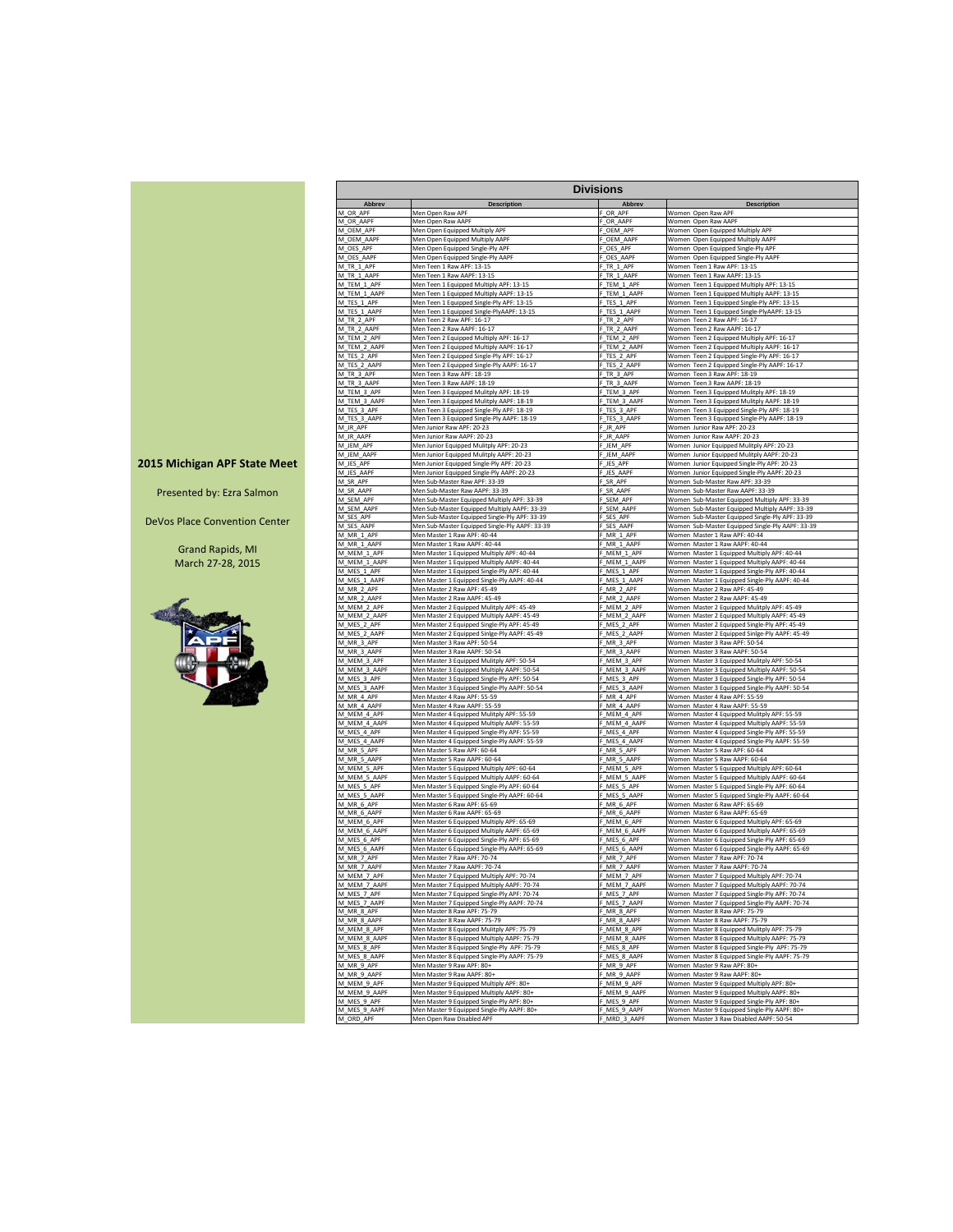| 28-Mar-15                                                                          |                                                  |                         |                    |                                                                                          |                                              |                                  |                                            |                                         |                                                     |                  |                                                                 |                                         |                                          |                         | 2015 Michigan APF State Meet - Full Power - kg Results                          |                             |                                  |                              |                                                  |                      |                                                                                               |                                                                                   |                             |
|------------------------------------------------------------------------------------|--------------------------------------------------|-------------------------|--------------------|------------------------------------------------------------------------------------------|----------------------------------------------|----------------------------------|--------------------------------------------|-----------------------------------------|-----------------------------------------------------|------------------|-----------------------------------------------------------------|-----------------------------------------|------------------------------------------|-------------------------|---------------------------------------------------------------------------------|-----------------------------|----------------------------------|------------------------------|--------------------------------------------------|----------------------|-----------------------------------------------------------------------------------------------|-----------------------------------------------------------------------------------|-----------------------------|
| Name                                                                               | Age<br>Div<br>29 M OR AAPF                       | BWt (Kg)<br>106.6       | (Ka)<br>110        | 0.5678                                                                                   | Clossberger Squat 1 Squat 2 Squat 3<br>192.5 |                                  |                                            |                                         | 2175 -2275 2175 1375 -1425 -1425 1375 355           |                  |                                                                 |                                         |                                          | 250                     | Best Bench 1 Bench 2 Bench 3 Best Sub Deadlift 1 Deadlift 2 Deadlift 3<br>277.5 | $-282.5$                    | Best<br>277.5                    | Deadlift PL Total            | Coeff<br>Score<br>632.5 359.1335                 | Age &<br>Coeff       | PI-Div-WtCl<br>0.0000 2-M OR AAPF-110                                                         | Team                                                                              | Notes                       |
| Acuna, Richard (aapf)<br>Acuna, Richard (apf)<br>Ahrabian, Arman                   | 29 M OR APF<br>25 M OR APF                       | 106.6<br>106.7          | 110<br>110         | 0.5678<br>0.5677                                                                         | 192.5<br>220                                 | 217.5<br>232.5                   |                                            | $-242.5$ 232.5                          | $-227.5$ 217.5 137.5 $-142.5$ $-142.5$ 137.5<br>185 | $-192.5$         | $-200$                                                          | 185                                     | 355<br>417.5                             | 250<br>275              | 277.5<br>295                                                                    | $-282.5$<br>$-307.5$        | 277.5<br>295                     |                              | 632.5 359.1335<br>712.5 404.4506                 |                      | 0.0000 5-M OR APF-110<br>0.0000 2-M OR APF-110                                                | Gladiator Teddy Bears                                                             |                             |
| Alasadi, Jim (jr)<br>Alasadi, Jim (open)                                           | 23 M JR APF<br>23 M OR APF                       | 97.3<br>97.3            | 100<br>100         | 0.5883<br>0.5883                                                                         | 182.5<br>182.5                               | 207.5<br>207.5                   | $-230$<br>$-230$                           | 207.5<br>207.5                          | 165<br>165                                          | 172.5            | 172.5 -182.5<br>$-182.5$                                        | 172.5 380<br>172.5                      | 380                                      | 232.5<br>232.5          | 247.5<br>247.5                                                                  | $-257.5$<br>$-257.5$        | 247.5<br>247.5                   | 627.5<br>627.5               | 369.1269<br>369.1269                             | 0.0000               | 0.0000 1-M JR APF-100<br>-M OR APF-100                                                        |                                                                                   |                             |
| Allen, Cory<br>Barker, John                                                        | 26 M OR APF<br>39 M OEM APF                      | 89<br>105.5             | 90<br>110          | 0.6157<br>0.5698                                                                         | 227.5<br>$-272.5$                            | 237.5<br>272.5                   |                                            | 252.5 252.5<br>$-295$ 272.5             | 145<br>250                                          | 155              | $-272.5$ $-272.5$ 250 522.5                                     |                                         | 165 165 417.5                            | 277.5<br>227.5          | 300<br>250                                                                      | 322.5<br>$^{\circ}$         | 322.5<br>250                     |                              | 740 455.6180<br>772.5 440.1319                   |                      | 0.0000 1-M OR APF-90<br>0.0000 1-M OEM APF-110                                                | Kalamazoo Barbell                                                                 |                             |
| Baxter, Michael<br>Belcastro, Tony                                                 | 30 M OR APF<br>24 M OR APE                       | 89.5<br>88              | 90<br>90           | 0.6138<br>0.6197                                                                         | $-147.5$<br>145                              | 147.5<br>167.5                   | 182.5 182.5                                | $-182.5$ 147.5                          | $-157.5 -157.5$                                     |                  | 102.5 117.5 127.5 127.5 310                                     |                                         | 160 160 307.5                            | $-242.5$<br>185         | $-247.5$<br>200                                                                 | $-247.5$<br>212.5           | $\overline{\mathbf{0}}$<br>212.5 | $\theta$                     | 0.0000<br>522.5 323.7933                         | 0.0000               | 0.0000 4-M OR APF-90                                                                          | East Race Muscle                                                                  |                             |
| Betron, Amanda<br>Bies, Walter III (aapf)                                          | 31 F OR AAPF<br>29 M OR AAPF                     | 73.9<br>80.2            | 75<br>82.5         | 0.8445<br>0.6567                                                                         | $-90$<br>185                                 | $-90$<br>$-195$                  | 90                                         | 90<br>195 195                           | 60<br>120                                           | 65               | 127.5 132.5 132.5 327.5                                         | 70 70                                   | 160                                      | 130<br>185              | 137.5<br>200                                                                    | 147.5<br>217.5              | 147.5<br>217.5                   | 545                          | 307.5 259.6684<br>357.9015                       |                      | 0.0000 1-F OR AAPF-75<br>0.0000 2-M OR AAPF-82.5                                              | Liberation Garage Barbell                                                         |                             |
| Bies, Walter III (apf)<br>Boshoven, Lynne                                          | 29 M OR APF<br>57 F MEM 5 API<br>43 F MR 1 AAPR  | 80.2<br>80.9            | 82.5<br>82.5       | 0.6567<br>0.7962                                                                         | 185<br>162.5                                 | $-195$<br>175                    | 195<br>182.5                               | 195<br>182.5                            | 120<br>100                                          | 107.5            | 127.5 132.5 132.5<br>110                                        | 110                                     | 327.5<br>292.5                           | 185<br>205              | 200<br>215                                                                      | 217.5<br>$-220$             | 217.5<br>215                     | 545<br>507.5                 | 357.9015<br>404.0461                             |                      | 0.0000 2-M OR APF-82.5<br>12.3305 1-F MEM 5 APF-82.5                                          | Liberation Garage Barbell                                                         | <b>Best Lifter Female</b>   |
| Bowen, Brenda (mast-aapf)<br>Bowen, Brenda (mast-apf)<br>Bowen, Brenda (open-aapf) | 43 F MR 1 APF<br>43 F OR AAPF                    | 73.4<br>73.4<br>73.4    | 75<br>75<br>75     | 0.8484<br>0.8484<br>0.8484                                                               | 70<br>70<br>70                               | $-102.5$<br>$-102.5$<br>$-102.5$ | 102.5                                      | 102.5<br>102.5 102.5<br>102.5 102.5     | 42.5<br>42.5<br>42.5                                | $-60$<br>$-60$   | 60<br>$-60$ 60 60 162.5<br>60                                   | 60<br>60                                | 162.5<br>162.5                           | 70<br>70<br>70          | 125<br>125<br>125                                                               | 142.5<br>142.5<br>142.5     | 142.5<br>142.5<br>142.5          | 305<br>305                   | 258.7468<br>305 258.7468<br>258,7468             | 266.7679             | 1-F MR 1 AAPF-75<br>266.7679 1-F MR 1 APF-75<br>66.7679 2-F OR AAPF-75                        |                                                                                   |                             |
| Bowen, Brenda (open-apf)<br>Brikho, Jonathan                                       | 43 F OR APF<br>22 M JR AAPF                      | 73.4<br>73.8            | 75<br>75           | 0.8484<br>0.6969                                                                         | 70<br>150                                    | $-102.5$<br>165                  |                                            | 102.5 102.5<br>$-175$ 165               | 42.5<br>105                                         | $-60$<br>120     | 60<br>$-125$                                                    | 120                                     | 60 162.5<br>285                          | 70<br>175               | 125<br>185                                                                      | 142.5<br>197.5              | 142.5<br>197.5                   | 305                          | 482.5 336.230                                    |                      | 258.7468 266.7679 1-F OR APF-75<br>0.0000 1-M JR AAPF-75                                      | Michigan Barbell                                                                  |                             |
| Brimer, Matthew<br>Brink, Thomas                                                   | 26 M OR APF<br>17 M TR 2 AAPF                    | 151.1<br>113            | SHW<br>125         | 0.5223<br>0.5586                                                                         | 275<br>102.5                                 | $\overline{0}$<br>$-112.5$       | $\circ$<br>$-115$                          | 275<br>102.5                            | 182.5<br>97.5                                       | $\circ$<br>102.5 |                                                                 | $-105$ 102.5                            | 0 182.5 457.5<br>205                     | 327.5<br>170            | $-335$<br>182.5                                                                 | $\circ$<br>192.5            | 327.5<br>192.5                   |                              | 785 409.9663<br>397.5 222.0236                   |                      | 0.0000 2-M OR APF-SHW<br>0.0000 1-M TR 2 AAPF-125                                             | Raw Mana                                                                          |                             |
| Brown, Aaron<br><b>Buick, Robert</b>                                               | 39 M SEM APF<br>20 M JR APF                      | 116.8<br>89.5           | 125<br>90          | 0.5543<br>0.6138                                                                         | $-287.5$<br>162.5                            | $-287.5$<br>$-177.5$             | 287.5<br>177.5                             | 287.5<br>177.5                          | 267.5<br>125                                        | $-275$           | 280<br>135 -140 135 312.5                                       | 280                                     | 567.5                                    | 242.5<br>207.5          | 260<br>217.5                                                                    | $-272.5$<br>227.5           | 260<br>227.5                     | 827.5                        | 458.6419<br>540 331.4250                         | 0.0000               | M SEM APF-125<br>0.0000 1-M JR APF-90                                                         |                                                                                   |                             |
| Bulger, Brigid<br>Cheairs, Gi'Anna                                                 | 37 F OR AAPF<br>33 F SR AAPF<br>25 M OR APF      | 66.2<br>77.5<br>89.6    | 67.5<br>82.5<br>90 | 0.9135<br>0.8183<br>0.6134                                                               | $-80$<br>$-82.5$<br>185                      | $-80$<br>$-82.5$<br>190          | 80<br>$-82.5$<br>200                       | 80<br>$\overline{0}$<br>200             | 45<br>42.5<br>175                                   | $-47.5$<br>182.5 | 190                                                             | $\overline{0}$<br>190                   | 52.5 52.5 132.5<br>$\overline{0}$<br>390 | 85<br>112.5<br>230      | 92.5<br>250                                                                     | 100<br>$-272.5$             | 100<br>$\mathbf{0}$<br>250       | $\theta$<br>640              | 232.5 212.377<br>0.0000<br>392,5440              | 0.0000               | 0.0000 2-F OR AAPF-67.5<br>0.0000 2-M OR APF-90                                               | Performance Edge<br>Armageddon<br>Gorilla Crew                                    |                             |
| Chynoweth, Daniel<br>Cochren, Bryan<br>Conrad, Adam (jr)                           | 33 M SR AAPF<br>23 M JR APF                      | 72.7<br>95.9            | 75<br>100          | 0.7049<br>0.5938                                                                         | 155<br>115                                   | 165<br>137.5                     |                                            | 175 175<br>150 150                      |                                                     |                  | 100 105 1125 1125 2875<br>120 -130 -137.5 120                   |                                         | 270                                      | 212.5<br>167.5          | $-225$<br>175                                                                   | 225<br>187.5                | 225<br>187.5                     |                              | 512.5 361.2356<br>457.5 271.6406                 |                      | 0.0000 1-M SR AAPF-75<br>0.0000 2-M JR APF-100                                                | <b>Big Mike Powerlifting</b>                                                      |                             |
| Conrad, Adam (open)<br>Cory, Jeff (aapf)                                           | 23 M OR APF<br>44 M MEM 1 AAPF                   | 95.9<br>89.7            | 100<br>90          | 0.5938<br>0.6130                                                                         | 115<br>342.5                                 | 137.5<br>$-365$                  | $-365$                                     | 150 150<br>342.5                        | 120<br>265                                          | $-130$<br>272.5  | $-280$                                                          | $-137.5$ 120<br>272.5                   | 270<br>615                               | 167.5<br>247.5          | 175<br>$-257.5$                                                                 | 187.5<br>257.5              | 187.5<br>257.5                   |                              | 457.5 271.6406<br>872.5 534.8425                 |                      | 0.0000 7-M OR APF-100<br>57.8407 1-M MEM 1 AAPF-90                                            | <b>Big Mike Powerlifting</b>                                                      | Best Lifter Lightweight Mer |
| Cory, Jeff (apf)<br>Cousineau, Greg                                                | 44 M MEM 1 APR<br>19 M TR 3 APF                  | 89.7<br>89.9            | 90<br>90           | 0.6130<br>0.6143                                                                         | 342.5<br>120                                 | $-365$<br>125                    | $-365$<br>$-132.5$                         | 342.5<br>125                            | 265<br>$-77.5$                                      | 272.5<br>77.5    | $-280$                                                          | 272.5<br>$-82.5$ 77.5                   | 615<br>202.5                             | 247.5<br>185            | $-257.5$<br>$-197.5$                                                            | 257.5<br>$-205$             | 257.5<br>185                     | 872.5                        | 534.8425<br>387.5 238.0219                       |                      | 57.8407 1-M MEM 1 APF-90<br>0.0000 1-M TR 3 APF-90                                            |                                                                                   |                             |
| Covey, Tyce<br>Davis, Shaun (mast)                                                 | 15 M TR 1 APF<br>43 M MR 1 AAPF<br>43 M OR AAPF  | 74<br>87.1<br>87.1      | 75<br>90<br>90     | 0.6955<br>0.6234<br>0.6234                                                               | 95<br>157.5<br>157.5                         | 102.5<br>175<br>175              | 125<br>185                                 | 125<br>185 185<br>185                   | 72.5<br>107.5<br>107.5 112.5                        | 80               | $-90$<br>112.5 120 120 305<br>120                               | 80                                      | 205<br>120 305                           | 102.5<br>210<br>210     | 122.5<br>230<br>230                                                             | 140<br>245<br>245           | 140<br>245<br>245                | 345<br>550<br>550            | 239.9303<br>342.8700<br>342,8700                 | 0.0000<br>353,4990   | 1-M TR 1 APF-75<br>1-M MR 1 AAPF-90<br>353.4990 3-M OR AAPF-90                                |                                                                                   |                             |
| Davis, Shaun (open)<br>DeAngelis, Gage                                             | 24 M OR APF<br>17 M TR 2 APF                     | 95.6<br>92              | 100<br>100         | 0.5932<br>0.6047                                                                         | 195<br>$-130$                                | 205<br>$-140$                    |                                            | 227.5 227.5<br>150 150                  | 115                                                 | $-120$           | 140 147.5 152.5 152.5 380                                       | $-120$ 115                              | 265                                      | 235<br>190              | 250<br>200                                                                      | 260<br>207.5                | 260<br>207.5                     |                              | 640 379,6160<br>472.5 285.7208                   |                      | 0.0000 1-M OR APF-100<br>0.0000 1-M TR 2 APF-100                                              | Armageddon                                                                        |                             |
| Desmond, Tony<br>Dimick, Matt<br>Dresden, Chad                                     | 29 M OEM AAPF<br>29 M OR APF                     | 135.5<br>122.2          | 140<br>125         | 0.5350<br>0.5487                                                                         | 227.5<br>260                                 | 250<br>280                       | 260<br>285                                 | 260<br>285                              | 165<br>197.5                                        | 175<br>212.5     |                                                                 | $-185$ 175<br>212.5 497.5               | 435                                      | 250<br>307.5            | 260<br>$-325$                                                                   | 272.5                       | 272.5<br>307.5                   | 805                          | 707.5 378.5125<br>441.663                        |                      | 0.0000 1-M OEM AAPF-140<br>0.0000 1-M OR APF-125                                              | Armageddor                                                                        |                             |
| Emeott, David<br>Enders, Troy                                                      | 45 M MEM 2 AAPF<br>49 M MR 2 APF                 | 88.8<br>96.8            | 90<br>100          | 0.6165<br>0.5897                                                                         | 215<br>115                                   | 235<br>130                       | $-245$                                     | 235<br>145 145                          | 162.5<br>102.5                                      | 170              | 175<br>115 122.5 122.5 267.5                                    | 175                                     | 410                                      | 215<br>$-185$           | 230<br>185                                                                      | 242.5<br>$-212.5$           | 242.5<br>185                     | 652.5                        | 402.2336<br>452.5 266.8166                       | 124.3565<br>296.9669 | 1-M MEM 2 AAPF-90 Michigan Barbel<br>1-M MR 2 APF-100                                         |                                                                                   |                             |
| Erickson, Thoma<br>Ewald, Clint                                                    | 27 M OR AAPF<br>37 M OR APF                      | 76.4<br>142.2           | 82.5<br>SHW        | 0.6793<br>0.5293                                                                         | 135<br>257.5                                 | 140<br>295                       | $-150$<br>$-300$                           | 140<br>295                              | $-110$<br>205                                       | 115<br>227.5     | 122.5 122.5                                                     | 235 235                                 | 262.5<br>530                             | 195<br>257.5            | 207.5<br>$-285$                                                                 | $-220$<br>$-285$            | 207.5<br>257.5                   | 470                          | 319,2710<br>787.5 416.8238                       |                      | 0.0000 3-M OR AAPF-82.5<br>0.0000 1-M OR APF-SHW<br>0.0000 1-M TR 2 AAPE-75                   |                                                                                   |                             |
| Falzetta, Vincent<br>Fogg, Abby<br>Frizzle, Adam                                   | 17 M TR 2 AAPF<br>44 F MR 1 AAPF<br>22 M JR AAPF | 73.1<br>53.4<br>74.8    | 75<br>56<br>75     | 0.7019<br>1.0844<br>0.6899                                                               | 160<br>40<br>115                             | 175<br>47.5<br>$-120$            |                                            | $-182.5$ 175<br>$-52.5$ 47.5<br>120 120 | 110 120<br>$-40$<br>97.5                            | 47.5             | $-102.5$ $-102.5$ 97.5 217.5                                    | 125 125<br>50 50                        | 300<br>97.5                              | 205<br>65<br>150        | 227.5<br>82.5<br>157.5                                                          | 245<br>92.5<br>165          | 245<br>92.5<br>165               |                              | 545 382,5355<br>190 206.0360<br>382.5 263.8868   |                      | 214.8955 1-F MR 1 AAPF-56 Raw Mana<br>0.0000 2-M JR AAPF-75                                   |                                                                                   |                             |
| Gaillo, Kristy<br>Garland, Dejuan (open-aapf)                                      | OR AAPF<br>33 M OR AAPF                          | 97.2<br>139.3           | SHW<br>140         | 0.7237<br>0.5317                                                                         | 137.5<br>225                                 | $-147.5$<br>235                  | $\circ$<br>247.5                           | 137.5<br>247.5                          | 85<br>180                                           | 190              | 195                                                             | 195 442.5                               | $\circ$                                  | 175<br>257.5            | $-275$                                                                          | $-277.5$                    | $\mathbf 0$<br>257.5             | $\mathbf 0$                  | 0.0000<br>700 372,1900                           | 0.0000               | 0.0000 1-M OR AAPF-140                                                                        | Double A Barbell                                                                  | ulled Out Due to Injury     |
| Garland, Dejuan (open-apf)<br>Garland, Dejuan (subm-aapf)                          | 33 M OR APF<br>33 M SR AAPF                      | 139.3<br>139.3          | 140<br>140         | 0.5317<br>0.5317                                                                         | 225<br>225                                   | 235<br>235                       | 247.5                                      | 247.5<br>247.5 247.5                    | 180<br>180                                          | 190              | 195<br>190 195 195 442.5                                        | 195                                     | 442.5                                    | 257.5<br>257.5          | $-275$<br>$-275$                                                                | $-277.5$<br>$-277.5$        | 257.5<br>257.5                   | 700                          | 372.1900<br>700 372.1900                         |                      | 0.0000 3-M OR APF-140<br>0.0000 1-M SR AAPF-140                                               | Double A Barbell<br>Double A Barbell                                              |                             |
| Garland, Dejuan (subm-apf)<br>Gates, William                                       | 33 M SR APF<br>16 M TR 2 AAPF                    | 139.3<br>73.8           | 140<br>75          | 0.5317<br>0.6969                                                                         | 225<br>142.5                                 | 235<br>152.5                     | 247.5<br>160                               | 247.5<br>160                            | 180<br>100                                          | 190<br>110       | 195<br>$-117.5$ 110 270                                         | 195                                     | 442.5                                    | 257.5<br>150            | $-275$<br>162.5                                                                 | $-277.5$<br>172.5           | 257.5<br>172.5                   | 700                          | 372.1900<br>442.5 308.3561                       |                      | 0.0000 1-M SR APF-140<br>0.0000 2-M TR 2 AAPF-75                                              | Double A Barbell                                                                  |                             |
| Gilmore, Erika<br>Gorzkiewicz, Evan                                                | 24 F OR AAPF<br>29 M OR AAPF<br>27 M OR AAPF     | 62<br>87.2<br>87.1      | 67.5<br>90<br>90   | 0.9621<br>0.6230<br>0.6234                                                               | 52.5<br>140<br>177.5                         | 60<br>147.5<br>200               | $\circ$                                    | $-675$ 60<br>167.5 167.5<br>200         | 40<br>117.5<br>132.5                                | 45<br>145        | $-122.5$ 122.5 122.5                                            | $-50$ 45<br>$-150$ 145                  | 105<br>290<br>345                        | 85<br>175<br>250        | 90<br>187.5<br>275                                                              | $-105$<br>202.5<br>282.5    | 90<br>202.5<br>282.5             |                              | 195 187,5998<br>492.5 306.8275<br>627.5 391.1835 |                      | 0.0000 3-F OR AAPF-67.5<br>0.0000 4-M OR AAPF-90<br>0.0000 1-M OR AAPF-90                     | Flint Barbell Club<br>East Race Muscle                                            |                             |
| Goss, Jeremy<br>Gout, Nick (aapf-open)<br>Gout, Nick (aapf-subm)                   | 33 M OEM AAPI<br>33 M SEM AAPF                   | 152.1<br>152.1          | SHW<br>SHW         | 0.5215<br>0.5215                                                                         | 232.5<br>232.5                               | 255<br>255                       | $-272.5$                                   | 255<br>$-272.5$ 255                     | 160<br>160                                          | 165<br>165       | 170                                                             | 170<br>170 170                          | 425<br>425                               | 255<br>255              | 272.5<br>272.5                                                                  | $-277.5$<br>$-277.5$        | 272.5<br>272.5                   | 697.5                        | 363.746<br>697.5 363.7463                        |                      | 0.0000 1-M OEM AAPF-SHW<br>0.0000 1-M SEM AAPF-SHW                                            |                                                                                   |                             |
| Gout, Nick (apf-open)<br>Gout, Nick (apf-subm)                                     | 33 M OEM APF<br>33 M SEM APF                     | 152.1<br>152.1          | SHW<br>SHW         | 0.5215<br>0.5215                                                                         | 232.5<br>232.5                               | 255<br>255                       | $-272.5$                                   | $-272.5$ 255<br>255                     | 160<br>160                                          | 165<br>165       |                                                                 | 170 170<br>170 170                      | 425<br>425                               | 255<br>255              | 272.5<br>272.5                                                                  | $-277.5$<br>$-277.5$        | 272.5<br>272.5                   | 697.5                        | 363.7463<br>697.5 363.7463                       |                      | 0.0000 1-M OEM APF-SHW<br>0.0000 1-M SEM APF-SHW                                              |                                                                                   |                             |
| Grosvenor, Courtney<br>Hamilton, Trevor                                            | 27 F OR APE<br>22 M JR APF                       | 58.6<br>108.4           | 60<br>110          | 1.0065<br>0.5649                                                                         | 52.5<br>247.5                                | 60<br>265                        | $-70$                                      | 60<br>$2725 - 2725$                     | $-42.5$<br>152.5                                    | 47.5             | 52.5<br>157.5 162.5 162.5 435                                   |                                         | 52.5 112.5                               | 75<br>247.5             | 85<br>265                                                                       | 92.5<br>$-272.5$            | 92.5<br>265                      | 205                          | 206.3325<br>700 3953950                          |                      | 0.0000 1-F OR APF-60<br>0.0000 1-M IR APF-110                                                 |                                                                                   |                             |
| Hartt, Phil<br>Hentig, James<br>Hessenthaler, Noah                                 | 25 M OR AAPF<br>25 M OR APF<br>15 M TR 1 APF     | 80.3<br>79.5<br>54.2    | 82.5<br>82.5<br>56 | 0.6562<br>0.6606<br>0.9239                                                               | 140<br>147.5<br>100                          | $-155$<br>$-160$<br>102.5        | 160<br>$-107.5$                            | 160 160<br>160<br>102.5                 | $-117.5$ 125<br>57.5                                | 60               | $-132.5$ 125<br>102.5 -112.5 112.5 112.5 272.5<br>62.5          | 62.5                                    | 285<br>165                               | 215<br>210<br>57.5      | 225<br>215<br>107.5                                                             | 232.5<br>$-227.5$<br>137.5  | 232.5<br>215<br>137.5            | 302.5                        | 517.5 339.5576<br>487.5 322.0425<br>279.4646     |                      | 0.0000 2-M OR AAPF-82.5<br>0.0000 5-M OR APF-82.5<br>0.0000 1-M TR 1 APF-56                   | 173rd SkySoldiers                                                                 |                             |
| Hong, Angela (aapf)<br>Hong, Angela (apf)                                          | 23 F JR AAPF<br>23 F JR APF                      | 58.8<br>58.8            | 60<br>60           | 1.0037<br>1.0037                                                                         | 87.5<br>87.5                                 | 102.5<br>102.5                   | $-107.5$                                   | 102.5<br>$-107.5$ 102.5                 | 55<br>55                                            | 60<br>60         | $-62.5$                                                         | 60                                      | 162.5<br>$-62.5$ 60 162.5                | 117.5<br>117.5          | $-130$<br>$-130$                                                                | 130<br>130                  | 130<br>130                       | 292.5                        | 293.5823<br>292.5 293.5823                       |                      | 0.0000 1-F JR AAPF-60<br>0.0000 1-F JR APF-60                                                 | Armageddon                                                                        |                             |
| Hong, Ben<br>Hurkmans, Nicholas                                                    | 15 M TR 1 APF<br>44 M MR 1 AAPF                  | 79.9<br>124.4           | 82.5<br>125        | 0.6613<br>0.5462                                                                         | 147.5<br>192.5                               | 157.5<br>210                     | 165<br>227.5                               | 165<br>227.5                            | 95<br>147.5                                         | 105<br>155       | $-165$                                                          | $-110$ 105                              | 270<br>155 382.5                         | 170<br>240              | 185<br>255                                                                      | 197.5<br>272.5              | 197.5<br>272.5                   |                              | 467.5 309.1578<br>655 357.7283                   | 0.0000               | 1-M TR 1 APF-82.5<br>373.1106 1-M MR 1 AAPF-125                                               |                                                                                   |                             |
| Hurley, Michael (jr)<br>Hurley, Michael (open)                                     | 20 M JR APF<br>20 M OR APF                       | 106.6<br>106.6          | 110<br>110         | 0.5678<br>0.5678                                                                         | 157.5<br>157.5                               | 170<br>170                       | 177.5 177.5                                | 177.5 177.5                             | 125                                                 |                  | 125 135 -140 135 312.5<br>135 -140 135 312.5                    |                                         |                                          | 205<br>205              | 217.5<br>217.5                                                                  | 227.5<br>227.5              | 227.5<br>227.5                   |                              | 540 306.6120<br>540 306,6120                     |                      | 0.0000 2-M JR APF-110<br>0.0000 7-M OR APF-110                                                | <b>GV Strength Club</b><br>GV Strength Club                                       |                             |
| Janssen, Jill<br>Jarvis, Otto<br>Jones, Andrea (aapf)                              | 49 F MR 2 APF<br>19 M TEM 3 APR<br>24 F OR AAPF  | 64.5<br>108.9<br>56     | 67.5<br>110<br>56  | 0.9323<br>0.5648<br>1.0439                                                               | 95<br>$-295$<br>$-85$                        | 102.5<br>295<br>95               | $-320$<br>$-102.5$                         | $-105$ 102.5<br>295<br>95               | 52.5<br>160<br>60                                   | 55<br>65         | $-205$ 227.5 227.5<br>$-67.5$                                   | $-57.5$ 55<br>65                        | 157.5<br>522.5<br>160                    | 117.5<br>227.5<br>130   | 122.5<br>250<br>142.5                                                           | $-127.5$<br>$-255$<br>152.5 | 122.5<br>250<br>152.5            |                              | 280 261.0440<br>772.5 436.2694<br>312.5 326.2188 |                      | 290.5420 1-F MR 2 APF-67.5<br>0.0000 1-M TEM 3 APF-110<br>0.0000 1-F OR AAPF-56               | Armageddon<br>Gladiator Teddy Bears                                               |                             |
| Jones, Andrea (apf)<br>Jones, Marc                                                 | 24 F OR APF<br>26 M OR APF                       | 56<br>106.5             | 56<br>110          | 1.0439<br>0.5680                                                                         | $-85$<br>165                                 | 95<br>175                        | $-102.5$                                   | 95<br>$-185$ 175                        | 60<br>125                                           | 65               | $-67.5$<br>137.5 145 145                                        | 65                                      | 160<br>320                               | 130<br>215              | 142.5<br>230                                                                    | 152.5<br>237.5              | 152.5<br>237.5                   | 312.5                        | 326.2188<br>557.5 316.6321                       |                      | 0.0000 1-F OR APF-56<br>0.0000 6-M OR APF-110                                                 | Gladiator Teddy Bears<br>Gladiator Teddy Bears                                    |                             |
| Joshi, Rishi<br>Kelly, Lindsay                                                     | 25 M OR APF<br>30 F OR AAPF                      | 98.2<br>86              | 100<br>90          | 0.5859<br>0.7671                                                                         | 145<br>70                                    | 155<br>$^{\circ}$                | 165<br>$\circ$                             | 165<br>70                               | 115<br>67.5                                         | 125<br>70        | 135<br>$-72.5$                                                  | 135<br>70                               | 300<br>140                               | 185<br>85               | 195<br>$\circ$                                                                  | 210<br>$^{\circ}$           | 210<br>85                        | 510<br>225                   | 298.783<br>172,5975                              |                      | 0.0000 6-M OR APF-100<br>0.0000 1-F OR AAPF-90                                                | <b>FITspiration Training</b>                                                      |                             |
| Krajenka, Casey<br>Kreft, Joey                                                     | 24 M OR APF<br>28 M OR AAPF                      | 84.6<br>90              | 90<br>90           | 0.6345<br>0.6119                                                                         | 160<br>187.5                                 | 175<br>200                       |                                            | 182.5 182.5<br>210 210                  | 125<br>132.5                                        | 140              | 140 142.5 142.5                                                 | 150 150                                 | 325<br>360                               | 205<br>232.5            | 220<br>245                                                                      | 227.5<br>255                | 227.5<br>255                     |                              | 552.5 350.5336<br>615 376.2878                   |                      | 0.0000 3-M OR APF-90<br>0.0000 2-M OR AAPF-90                                                 |                                                                                   |                             |
| Kuderick, Scott<br>La Vigne, Jason (aapf)<br>La Vigne, Jason (apf)                 | 41 M OEM AAPF<br>28 M OR AAPF<br>28 M OR APF     | 90<br>80.6<br>80.6      | 90<br>82.5<br>82.5 | 0.6119<br>0.6545<br>0.6545                                                               | 332.5<br>192.5<br>192.5                      | $-342.5$<br>$-210$<br>$-210$     | $\circ$<br>$-210$<br>$-210$                | 332.5<br>192.5<br>192.5                 | 190<br>125<br>125                                   | 200<br>$-137.5$  | 210<br>$-137.5$<br>$-137.5 -137.5$ 125 317.5                    | 125                                     | 210 542.5<br>317.5                       | 230<br>197.5<br>197.5   | $\circ$<br>212.5<br>212.5                                                       | $\circ$<br>230<br>230       | 230<br>230<br>230                | 547.5<br>547.5               | 772.5 472.6541<br>358.3388<br>358.3388           |                      | 177.3807 1-M OEM AAPF-90<br>0.0000 1-M OR AAPF-82.5<br>0.0000 1-M OR APF-82.5                 | Liberation Garage Barbell<br>Double A Barbel<br>Double A Barbell                  |                             |
| Laduke, Kassie<br>Langdon, Nora                                                    | 16 F TR 2 AAPF<br>72 F MES 7 APF                 | 74.3<br>87.8            | 75<br>90           | 0.8414<br>0.7580                                                                         | $-72.5$<br>175                               | $-72.5$<br>182.5                 |                                            | 72.5 72.5<br>$-187.5$ 182.5             | 40<br>75                                            | 45               | 77.5 87.5 87.5                                                  | 52.5 52.5                               | 125<br>270                               | 82.5<br>150             | 95<br>$\circ$                                                                   | 107.5<br>$^{\circ}$         | 107.5<br>150                     |                              | 232.5 195.625<br>420 318.3390                    | 546.9064             | 0.0000 1-F TR 2 AAPF-75<br>1-F MES 7 APF-90                                                   | Team Repz                                                                         |                             |
| Lanier, Prather (aapf)<br>Lanier, Prather (apf)                                    | 29 M OR AAPF<br>29 M OR APF                      | 109.9<br>109.9          | 110<br>110         | 0.5633<br>0.5633                                                                         | 245<br>245                                   | 257.5<br>257.5                   | 262.5 262.5                                | 262.5 262.5                             | 150                                                 | 167.5            | 175<br>150 167.5 175 175 437.5                                  |                                         | 175 437.5                                | 265<br>265              | 285<br>285                                                                      | 297.5<br>297.5              | 297.5<br>297.5                   |                              | 735 413.9888<br>735 413,9888                     |                      | 0.0000 1-M OR AAPF-110<br>0.0000 1-M OR APF-110                                               |                                                                                   |                             |
| Lankford, Derek (aapf)<br>Lankford, Derek (apf)                                    | 26 M OEM AAPF<br>26 M OEM APF                    | 98.9<br>98.9            | 100<br>100         | 0.5854<br>0.5854                                                                         | 302.5<br>302.5                               | $-322.5$<br>$-322.5$             | $-322.5$ 302.5                             | $-322.5$ 302.5                          | 237.5 255<br>237.5                                  | 255<br>137.5     |                                                                 | $-265$ 255<br>137.5                     | $-265$ 255 557.5<br>557.5                | 237.5<br>237.5          | 260<br>260                                                                      | 272.5<br>272.5              | 272.5<br>272.5                   | 830                          | 830 485.8405<br>485.8405                         |                      | 0.0000 1-M OEM AAPF-100 Hybred Garage<br>0.0000 1-M OEM APF-100                               | <b>Hybred Garage</b>                                                              |                             |
| Lashmit, Heath<br>Lucas, Ryan<br>Lundgaard, Aaron (mast)                           | 29 M OR APF<br>22 M JR AAPF<br>40 M MR 1 APF     | 98.1<br>89.2<br>107.3   | 100<br>90<br>110   | 0.5862<br>0.6149<br>0.5667                                                               | 147.5<br>152.5<br>227.5                      | $-165$<br>157.5<br>247.5         | $-165$<br>167.5                            | 147.5<br>167.5<br>$-257.5$ 247.5        | 130<br>135<br>177.5                                 | 140<br>185       | $-145$<br>145<br>$-190$                                         | 145                                     | 285<br>312.5<br>185 432.5                | 217.5<br>197.5<br>230   | 237.5<br>210<br>240                                                             | $-252.5$<br>220<br>$\circ$  | 237.5<br>220<br>240              | 532.5                        | 522.5 306.2634<br>327.4343<br>672.5 381.0721     |                      | 0.0000 4-M OR APF-100<br>0.0000 3-M JR AAPF-90<br>381.0721 2-M MR 1 APF-110                   | Team Huff<br><b>PFP Powerlifting</b><br>Double A Barbell                          |                             |
| Lundgaard, Aaron (open)<br>Mansfield, Nicholas                                     | 40 M OR APF<br>15 M TR 1 APF                     | 107.3<br>89.7           | 110<br>90          | 0.5667<br>0.6130                                                                         | 227.5<br>102.5                               | 247.5<br>117.5                   |                                            | $-257.5$ 247.5<br>127.5 127.5           | 177.5<br>72.5                                       | 185<br>82.5      |                                                                 | $-90$ 82.5                              | $-190$ 185 432.5<br>210                  | 230<br>125              | 240<br>142.5                                                                    | $\circ$<br>157.5            | 240<br>157.5                     | 672.5<br>367.5               | 381.0721<br>225.2775                             | 381.0721             | 3-M OR APF-110<br>0.0000 1-M TR 1 APF-90                                                      | Double A Barbell                                                                  |                             |
| Mansfield, Terry<br>Margraves, Sharri<br>Mason, Erik                               | 42 M MR 1 APF<br>52 F MR 3 AAPF                  | 107.6<br>104.2          | 110<br>SHW         | 0.5661<br>0.7047                                                                         | 210<br>60                                    | 220<br>$-75$                     | 235<br>90                                  | 235<br>90                               | 182.5<br>$-55$                                      | 195<br>60        | $-205$                                                          | 195<br>70 70                            | 430<br>160                               | 227.5<br>120            | 250<br>140                                                                      | $-255$<br>150               | 250<br>150                       | 680                          | 384,9480                                         |                      | 392.6470 1-M MR 1 APF-110<br>310 218.4570 254.5024 1-F MR 3 AAPF-SHW                          |                                                                                   |                             |
| Maupin, Kevin<br>Mentag, Kevin                                                     | 22 M JR AAPF<br>32 M OR AAPF<br>31 M OR APF      | 136.4<br>97.8<br>81.3   | 140<br>100<br>82.5 | 0.5342<br>0.5870<br>0.6508                                                               | 175<br>175<br>137.5                          | 192.5<br>200<br>157.5            | $-170$                                     | 200 200<br>$-215$ 200<br>157.5          | 127.5 135<br>122.5 132.5<br>102.5                   | 112.5            |                                                                 | $-140$ 135<br>$-137.5$ 132.5<br>120 120 | 335<br>332.5<br>277.5                    | 220<br>202.5<br>185     | 237.5<br>220<br>215                                                             | $-245$<br>230<br>$-225$     | 237.5<br>230<br>215              | 492.5                        | 572.5 305.8009<br>562.5 330.1594<br>320.5190     |                      | 0.0000 1-M JR AAPF-140<br>0.0000 1-M OR AAPF-100<br>0.0000 4-M OR APF-82.5                    |                                                                                   |                             |
| Muskat, Taline (open)<br>Muskat, Taline (subm)                                     | 37 F OR AAPF<br>37 F SR AAPF                     | 51.9<br>51.9            | 52<br>52           | 1.1093<br>1.1093                                                                         | 82.5<br>82.5                                 | 92.5<br>92.5                     | $-95$                                      | 92.5<br>$-95$ 92.5                      | 55                                                  | 60               | 62.5<br>55 60 62.5 62.5 155                                     | 62.5                                    | 155                                      | 117.5<br>117.5          | $-125$<br>$-125$                                                                | 125<br>125                  | 125<br>125                       | 280                          | 310.6040                                         | 0.0000               | I-F OR AAPF-52<br>280 310.6040 0.0000 1-F SR AAPF-52                                          | Armageddon<br>Armageddon                                                          |                             |
| Pascarella, Mike<br>Pauwels, Zacharia                                              | 50 M MR 3 APF<br>20 M JR AAPF                    | 85.1                    | 121.4 125<br>90    | 0.5495<br>0.6322                                                                         | 227.5<br>167.5                               | 240                              | $-250$<br>185 197.5 197.5                  | 240                                     | 130 140                                             |                  | 115 132.5 -145 132.5 330                                        | 150 150                                 | 390                                      | 230<br>200              | 245<br>220                                                                      | 260                         | 260                              | 650                          | 357.1750                                         |                      | 403.6078 1-M MR 3 APF-125<br>232.5 232.5 562.5 355.5844 0.0000 1-M JR AAPF-90                 | XXX Powerlifting                                                                  |                             |
| Pollard, Benjamin<br>Potts, Joshua                                                 | 64 M MEM 5 APF 85.5 90<br>15 M TR 1 AAPF 87.1    |                         | 90<br>135.3 140    | 0.6304                                                                                   | 0.6234 112.5 127.5 137.5 137.5               |                                  | 162.5 -170 -170 162.5<br>262.5 272.5 272.5 |                                         |                                                     |                  | 60 -127.5 -127.5 60<br>75 -87.5 87.5 87.5 225                   |                                         | 222.5                                    | 205<br>165              | 217.5<br>182.5                                                                  | 230<br>197.5                | 230<br>197.5                     |                              |                                                  |                      | 452.5 285.2334 413.5884 1-M MEM 5 APF-90 Armageddor<br>422.5 263.3865 0.0000 1-M TR 1 AAPF-90 |                                                                                   |                             |
| Putney, Evan<br>Ramsay, Maxwell<br>Sabala, Pete                                    | 30 M OR APF<br>26 M OR APF<br>36 M SR APF        | 136.8<br>90.9           | 140<br>100         | 0.5352<br>0.5339<br>0.6105                                                               | 250<br>295<br>205                            | 307.5<br>$-207.5$                | 320<br>207.5                               | 320<br>207.5                            | 190<br>155                                          | 200              | 165 172.5 -187.5 172.5 445<br>$-205$<br>$-160$ $-160$ 155 362.5 | 200                                     | 520                                      | 295<br>280<br>220       | 305<br>287.5<br>232.5                                                           | 320<br>295<br>$-250$        | 320<br>295<br>232.5              | 815<br>595                   | 435.0878<br>363.2178                             |                      | 765 409.4280 0.0000 2-M OR APF-140<br>0.0000 1-M OR APF-140<br>0.0000 1-M SR APF-100          | Flint Barbell Club<br>Raw Mana                                                    |                             |
| Schaus, William<br>Schinske, Ashley                                                | 22 M JR APF<br>27 F OR AAPF                      | 79.6<br>63              | 82.5<br>67.5       | 0.6601<br>0.9499                                                                         | $-130$<br>$-75$                              | 145<br>75                        | 167.5 167.5<br>$\circ$                     | 75                                      | 85<br>75                                            | 102.5<br>77.5    |                                                                 | $-117.5$ 102.5                          | 270<br>80 80 155                         | 145<br>85               | 167.5<br>95                                                                     | 182.5<br>$\bf{0}$           | 182.5<br>95                      | 452.5                        | 298.6726<br>250 237.4625                         |                      | 0.0000 1-M JR APF-82.5<br>0.0000 1-F OR AAPF-67.5                                             | <b>FITspiration Training</b>                                                      |                             |
| Schwartz, Mindy<br>Shearer, Gregory (open)                                         | 59 F MR 4 AAPF<br>39 M OR AAPE                   | 96.6<br>95.6            | SHW<br>100         | 0.7255<br>0.5932                                                                         | 72.5<br>110                                  | 77.5<br>130                      | 87.5<br>145                                | 87.5                                    | 52.5<br>145 102.5 115 -127.5 115 260                | 55               | 57.5                                                            | 57.5                                    | 145                                      | 127.5<br>142.5          | 132.5<br>167.5                                                                  | 137.5<br>182.5              | 137.5<br>182.5                   | 282.5                        | 204.9396<br>442.5 262.4689                       |                      | 269.4956 1-F MR 4 AAPF-SHW<br>0.0000 4-M OR AAPF-100                                          | Armageddon<br>Double A Barbell                                                    |                             |
| Shearer, Gregory (subm)<br>Sheehan, Tim<br>Shoemaker, Jessica                      | 39 M SR AAPE<br>63 M MR 6 APF<br>23 F OR AAPF    | 95.6<br>100.9<br>77.6   | 100<br>110         | 0.5932<br>0.5804<br>0.8176                                                               | 110<br>$-180$<br>80                          | 130<br>180<br>85                 | 90                                         | $-200$ 180                              | 145 145 102.5 115 -127.5 115 260                    |                  | 137.5 142.5 -150 142.5 322.5<br>45 47.5 52.5 52.5 142.5         |                                         |                                          | 142.5<br>192.5          | 167.5<br>207.5                                                                  | 182.5<br>$^{\circ}$<br>130  | 182.5<br>207.5                   |                              | 442.5 262.4689<br>530 307.5855                   |                      | 0.0000 1-M SR AAPF-100<br>437.0790 1-M MR 6 APF-110<br>0.0000 1-F OR AAPF-82.5                | Double A Barbell<br>Performance Edge                                              |                             |
| Sink, Janet<br>Smith, Erica                                                        | 72 F<br>MR 7 AAPE<br>35 F SR AAPF                | 88.3<br>72.2            | 82.5<br>90<br>75   | 0.7555<br>0.8579                                                                         | 42.5<br>52.5                                 | 45<br>62.5                       | 47.5                                       | 90<br>47.5<br>72.5 72.5                 | 42.5<br>52.5                                        | 45               | 47.5<br>62.5 -67.5 62.5                                         | 47.5                                    | 95<br>135                                | 110<br>90<br>82.5       | 117.5<br>$\,0\,$<br>100                                                         | 105                         | 130<br>90<br>105                 | 185                          | 272.5 222.7824<br>139.7583<br>240 205.8960       |                      | 40.1047 1-F MR 7 AAPF-90<br>0.0000 1-F SR AAPF-75                                             | <b>Armageddon</b>                                                                 |                             |
| Smith, Jonathon (aapf)<br>Smith, Jonathon (apf)                                    | 25 M OR AAPF<br>25 M OR APF                      | 93.3<br>93.3            | 100<br>100         | 0.6003<br>0.6003                                                                         | 172.5<br>172.5                               | $-197.5$<br>$-197.5$             |                                            | $-202.5$ 172.5<br>$-202.5$ 172.5        |                                                     |                  | 115 127.5 -137.5 127.5<br>115 127.5 -137.5 127.5 300            |                                         | 300                                      | 220<br>220              | $\overline{0}$<br>$\Omega$                                                      | $^{\circ}$<br>$\Omega$      | 220<br>220                       | 520                          | 312.1560<br>520 312.1560                         |                      | 0.0000 3-M OR AAPF-100<br>0.0000 5-M OR APF-100                                               | <b>Armageddon</b><br>Armageddon                                                   |                             |
| Somers, Miguel (open-aapf)<br>Somers, Miguel (open-apf)                            | 39 M OR AAPF<br>39 M OR APF                      | 117.2<br>117.2          | 125<br>125         | 0.5539<br>0.5539                                                                         | 200<br>200                                   | 222.5<br>222.5                   |                                            | $-255$ 222.5<br>$-255$ 222.5            |                                                     |                  | 185 202.5 -212.5 202.5<br>185 202.5 -212.5 202.5 425            |                                         | 425                                      | 142.5<br>142.5          | 217.5<br>217.5                                                                  | 267.5<br>267.5              | 267.5<br>267.5                   |                              | 6925 383 5411<br>692.5 383.5411                  |                      | 0.0000 1-M OR AAPF-125<br>0.0000 3-M OR APF-125                                               | <b>Big Mike Powerlifting</b><br><b>Big Mike Powerlifting</b>                      |                             |
| Somers, Miguel (subm-aapf)<br>Somers, Miguel (subm-apf)<br>Soppelsa, Dain          | 39 M SR AAPF<br>39 M SR APF<br>31 M OEM APF      | 117.2<br>117.2<br>136.3 | 125<br>125<br>140  | 0.5539<br>0.5539<br>0.5343                                                               | 200<br>200<br>365                            | 222.5<br>222.5<br>387.5          |                                            | $-255$ 222.5<br>$-255$ 222.5            | $-410$ 387.5 272.5                                  | $-300$           | 185 202.5 -212.5 202.5 425<br>185 202.5 -212.5 202.5            |                                         | 425<br>320 320 707.5                     | 142.5<br>142.5<br>277.5 | 217.5<br>217.5<br>295                                                           | 267.5<br>267.5<br>$-320$    | 267.5<br>267.5<br>295            | 1002.5                       | 692.5 383.5411<br>692.5 383.5411<br>535.6358     |                      | 0.0000 1-M SR AAPF-125<br>0.0000 1-M SR APF-125<br>0.0000 1-M OEM APF-140                     | <b>Big Mike Powerlifting</b><br><b>Big Mike Powerlifting</b><br>Kalamazoo Barbell | Best Lifter Heavyweight Men |
| Soule, Dennis II (open)<br>Soule, Dennis II (subm)                                 | 37 M OR APF<br>37 M SR APF                       | 109.2<br>109.2          | 110<br>110         | 0.5637<br>0.5637                                                                         | 217.5<br>217.5                               | 232.5<br>232.5                   | $-245$                                     | 232.5<br>$-245$ 232.5                   | 175<br>175                                          | $-185$<br>$-185$ | $-185$                                                          |                                         | 175 407.5<br>$-185$ 175 407.5            | 265<br>265              | $-282.5$<br>$-282.5$                                                            | $\circ$<br>$^{\circ}$       | 265<br>265                       | 672.5                        | 379.0546<br>672.5 379.0546                       |                      | 0.0000 4-M OR APF-110<br>0.0000 1-M SR APF-110                                                | <b>Berserker Powerlifting</b><br>Berserker Powerlifting                           |                             |
| Spaly, Jason<br>Sprauge, Jordan                                                    | 23 M JR APF<br>21 M JR APF                       | 73.4<br>116.6           | 75<br>125          | 0.6998<br>0.5545                                                                         | 135<br>170                                   | 142.5<br>185                     |                                            | $-150$ 142.5<br>200 200                 | $-102.5$ 107.5                                      |                  | $-125$ 125 140 140 340                                          |                                         | 110 110 252.5                            | 170<br>240              | 192.5<br>265                                                                    | 202.5<br>272.5              | 202.5<br>272.5                   |                              | 455 318.386<br>612.5 339.6313                    |                      | 0.0000 1-M JR APF-75<br>0.0000 1-M JR APF-125                                                 | Flint Barbell Club                                                                |                             |
| Steffen, Brandon (aapf)<br>Steffen, Brandon (apf)                                  | 30 M OR AAPF<br>30 M OR APF                      | 82.3<br>82.3            | 82.5<br>82.5       | 0.6456<br>0.6456                                                                         | $-200$<br>$-200$                             | $-200$<br>$-200$                 | $-200$                                     | $\overline{0}$<br>$-200$ 0              | 150<br>150                                          |                  |                                                                 | $\overline{0}$<br>$\overline{0}$        | $\sim$<br>$\sim$                         | 250<br>250              |                                                                                 |                             | $\circ$<br>$\mathbf{0}$          | $\circ$<br>$\theta$          | 0.0000<br>0.0000                                 | 0.0000<br>$0.0000$ 0 |                                                                                               | Team Huff<br>Team Huff                                                            |                             |
| Stuecher, Gerald<br>Szyniszewski, Sara<br>Turner, Joshua (aapf)                    | 28 M OR AAPF<br>32 F OR AAPF<br>27 M OR AAPF     | 87.4<br>59.8<br>95.3    | 90<br>60<br>100    | 0.6222<br>0.9903<br>0.5940                                                               | 137.5<br>90<br>152.5                         | 147.5<br>92.5<br>165             | 157.5 157.5                                | $-97.5$ 92.5<br>177.5 177.5             | 47.5<br>112.5                                       | 52.5<br>125      | 115 120 -127.5 120 277.5<br>55                                  | 55                                      | 147.5<br>135 135 312.5                   | 182.5<br>125<br>195     | 190<br>132.5<br>210                                                             | 200<br>137.5<br>222.5       | 200<br>137.5<br>222.5            | 285<br>535                   | 477.5 297.0766<br>282.2355<br>317.7900           |                      | 0.0000 5-M OR AAPF-90<br>0.0000 1-F OR AAPF-60<br>0.0000 2-M OR AAPF-100                      | Performance Edge                                                                  |                             |
| Turner, Joshua (apf)<br>Urtado, Nicolas                                            | 27 M OR APF<br>17 M TR 2 AAPF                    | 95.3<br>78.7            | 100<br>82.5        | 0.5940<br>0.6652                                                                         | 152.5<br>110                                 | 165<br>120                       | 177.5                                      | 177.5<br>145 145                        | 112.5                                               | 125              | 135<br>105 -122.5 -122.5 105 250                                | 135                                     | 312.5                                    | 195<br>165              | 210<br>182.5                                                                    | 222.5<br>192.5              | 222.5<br>192.5                   | 535                          | 317.7900<br>442.5 294.3510                       |                      | 0.0000 3-M OR APF-100<br>0.0000 1-M TR 2 AAPF-82.5 Raw Mana                                   |                                                                                   |                             |
| Vandermolen, Marcanthony (aapf)<br>Vandermolen, Marcanthony (apf)                  | 21 M JEM AAPF<br>21 M JEM APF                    | 84.3<br>84.3            | 90<br>90           | 0.6359<br>0.6359                                                                         | 342.5<br>342.5                               | $-342.5$<br>$-342.5$             | $-350$<br>$-350$                           | $\bullet$<br>$\overline{0}$             | 105<br>105                                          |                  |                                                                 | $\mathbf{0}$<br>$\overline{0}$          | $\overline{0}$<br>$\sim$                 | 250<br>250              |                                                                                 |                             | $\mathbf{0}$<br>$\circ$          | $\mathbf{0}$<br>$\mathbf{0}$ | 0.0000<br>0.0000                                 | 0.0000<br>$0.0000$ 0 |                                                                                               |                                                                                   |                             |
| Vespie, Stan<br>Wagoner, Nate                                                      | 34 M SR AAPF<br>21 M JR AAPF                     | 151.3<br>88.8           | SHW<br>90          | 0.5221<br>0.6165                                                                         | 230<br>175                                   | 255<br>185                       | 285                                        | 285<br>$-192.5$ 185                     | 175<br>125                                          | 135              | 182.5 -190 182.5 467.5                                          | 140 140                                 | 325                                      | 265<br>$-222.5$         | 280<br>230                                                                      | $\Omega$<br>$-240$          | 280<br>230                       |                              | 747.5 390.2698<br>555 342.1298                   |                      | 0.0000 1-M SR AAPF-SHW<br>0.0000 2-M JR AAPF-90                                               | Flint Barbell Club                                                                |                             |
| Wandyg, Lucas<br>White, Justin<br>White, Timothy                                   | 27 M OES APF<br>25 M OES AAPF<br>53 M MES 3 AAPR | 99<br>74.4<br>74.7      | 100<br>75<br>75    | 0.5838<br>0.6927<br>0.6906                                                               | 192.5<br>$-272.5$<br>$-225$                  | 215<br>$-272.5$<br>$-225$        | 272.5                                      | 227.5 227.5<br>272.5<br>225 225         | $-147.5$<br>140                                     |                  | 105 120 127.5 127.5<br>147.5 167.5<br>-150 150 150 375          | 167.5                                   | 355<br>440                               | 215<br>$-215$<br>212.5  | 237.5<br>$-220$<br>$-235$                                                       | 250<br>220<br>235           | 250<br>220<br>235                | 605<br>660                   | 353.1990<br>457.1490<br>610 421.2660             | 0.0000<br>198.7789   | 0.0000 1-M OES APF-100<br>1-M OES AAPF-75<br>I-M MES 3 AAPF-75                                |                                                                                   |                             |
| Whitehead, Matthew<br>Willard, Andrew (open)                                       | 29 M OR AAPF<br>36 M OEM APF                     | 116.7<br>119.4          | 125<br>125         | 0.5544<br>0.5516                                                                         | 150<br>372.5                                 | 165<br>410                       |                                            | 175 175<br>$-420$ 410                   | $-130$<br>227.5 -237.5                              | 142.5            |                                                                 |                                         | $-155$ 142.5 317.5<br>$-245$ 227.5 637.5 | 182.5<br>270            | 200<br>280                                                                      | 215<br>285                  | 215<br>285                       | 922.5                        | 532.5 295.1914<br>508.8049                       | 0.0000               | 2-M OR AAPF-125<br>0.0000 1-M OEM APF-125                                                     |                                                                                   |                             |
| Willard, Andrew (subm)<br>Yert, Daniel (mast)                                      | 36 M SEM APF<br>49 M MEM 2 APF                   | 119.4<br>73.9           | 125<br>75          | 0.5516<br>0.6999                                                                         | 372.5<br>130                                 | 410<br>150                       | $-420$<br>$-160$ 150                       | 410                                     | 227.5 -237.5                                        |                  | $-120$ 120 $-137.5$ 120 270                                     |                                         | $-245$ 227.5 637.5                       | 270<br>142.5            | 280<br>155                                                                      | 285<br>$^{\circ}$           | 285<br>155                       |                              | 922.5 508.8049                                   |                      | 0.0000 1-M SEM APF-125<br>425 297.4363 331.0465 1-M MEM 2 APF-75                              |                                                                                   |                             |
| Yert, Daniel (open)<br>Zainea, Jacob                                               | 49 M OEM APF<br>28 M OR APF                      | 73.9                    | 75                 | 0.6999<br>  119.6   125   0.5514   230   257.5   275   275   200   212.5   212.5   487.5 | 130                                          | 150                              |                                            | $-160$ 150                              |                                                     |                  | $-120$ 120 $-137.5$ 120 270                                     |                                         |                                          | 142.5<br>275            | 155<br>297.5                                                                    | $^{\circ}$<br>310           | 155                              |                              |                                                  |                      | 425 297.4363 331.0465 1-M OEM APF-75<br>310 797.5 439.7415 0.0000 2-M OR APF-125              |                                                                                   |                             |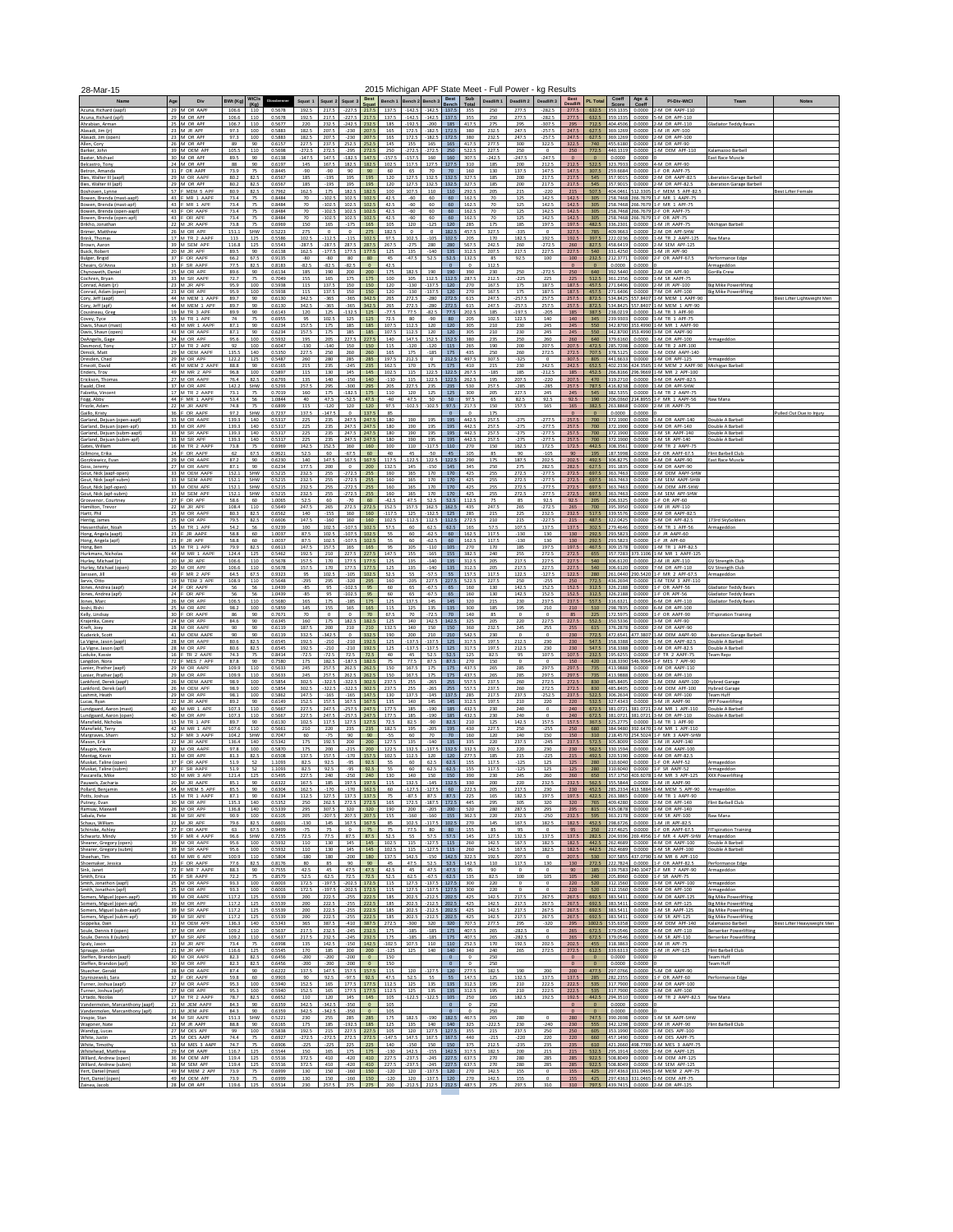| 28-Mar-15                                                                             |                                                   |                         |                              |                            |                                                                                                                                                                                                                          |                          |                  | 2015 Michigan APF State Meet - Full Power - Ib Results                                                                                              |      |                               |                                  |                                     |                        |                                           |                                            |                     |                                                                                                                                                                       |                                                                             |                             |
|---------------------------------------------------------------------------------------|---------------------------------------------------|-------------------------|------------------------------|----------------------------|--------------------------------------------------------------------------------------------------------------------------------------------------------------------------------------------------------------------------|--------------------------|------------------|-----------------------------------------------------------------------------------------------------------------------------------------------------|------|-------------------------------|----------------------------------|-------------------------------------|------------------------|-------------------------------------------|--------------------------------------------|---------------------|-----------------------------------------------------------------------------------------------------------------------------------------------------------------------|-----------------------------------------------------------------------------|-----------------------------|
| Acuna, Richard (aapf)                                                                 | $_{\rm Age}$<br>Div<br>29 M_OR_AAPF               | BWt (Kg)<br>106.6       | WtCls<br>(Ka)<br>110         | 0.5678                     | Classrover Squat 1 Squat 2 Squat 3 Squat 9 Bench 1 Bench 2 Bench 3 Best Sub Deadlift 1<br>424.39 479.50 -501.55 479.50 303.13 -314.16 -314.16 303.13 782.63                                                              |                          |                  |                                                                                                                                                     |      | 551.15                        |                                  | Deadlift 2 Deadlift 3               | Best<br>Deadlift       |                                           | PL Total Coeff Age &                       |                     | PI-Div-WtCl<br>611.78 -622.80 611.78 1394.41 359.1335 0.0000 2-M_OR_AAPF-110                                                                                          |                                                                             | <b>Notes</b>                |
| Acuna, Richard (apf)<br>Ahrabian, Arman<br>Alasadi, Jim (jr)                          | 29 M OR APF<br>25 M OR APF<br>23 M JR APF         | 106.6<br>106.7<br>97.3  | 110<br>110<br>100            | 0.5678<br>0.5677<br>0.5883 | 424.39<br>479.50<br>485.01<br>402.34 457.45 -507.06 457.45 363.76 380.29 -402.34 380.29 837.75                                                                                                                           |                          |                  | -501.55 479.50 303.13 -314.16 -314.16 303.13 782.63<br>512.57 -534.62 512.57 407.85 -424.39 -440.92 407.85 920.42                                   |      | 551.15<br>606.27<br>512.57    | 611.78<br>650.36<br>545.64       | $-622.80$<br>$-677.91$<br>$-567.68$ |                        |                                           |                                            |                     | 611.78 1394.41 359.1335 0.0000 5-M OR APF-110<br>650.36 1570.78 404.4506 0.0000 2-M OR APF-110<br>545.64 1383.39 369.1269 0.0000 1-M JR APF-100                       | <b>Gladiator Teddy Bears</b>                                                |                             |
| Alasadi, Jim (open)<br>Allen, Cory<br>Barker, John                                    | 23 M OR APF<br>26 M OR APF<br>39 M_OEM_APR        | 97.3<br>89<br>105.5     | 100<br>90<br>110             | 0.5883<br>0.6157<br>0.5698 | 402.34 457.45 -507.06 457.45 363.76 380.29 -402.34 380.29 837.75<br>501.55   523.59   556.66   556.66<br>$-600.75$ 600.75 $-650.36$ 600.75                                                                               |                          |                  | 319.67 341.71 363.76 363.76 920.42<br>551.15 -600.75 -600.75 551.15 1151.90                                                                         |      | 512.57<br>611.78<br>501.55    | 545.64<br>661.38<br>551.15       | 710.98<br>0.00                      |                        |                                           |                                            |                     | -567.68  545.64  1383.39  369.1269  0.0000  2-M OR APF-100<br>710.98 1631.40 455.6180 0.0000 1-M OR APF-90<br>551.15   1703.05 440.1319 0.0000 1-M_OEM_APF-110        | Kalamazoo Barbell                                                           |                             |
| Baxter, Michael<br>Belcastro, Tony                                                    | 30 M OR APP<br>24 M OR APF                        | 89.5<br>88              | 90<br>90                     | 0.6138<br>0.6197           | -325.18 325.18 -402.34 325.18 -347.22 -347.22 352.74 352.74 677.91<br>319.67                                                                                                                                             |                          |                  | 369.27 402.34 402.34 225.97 259.04 281.09 281.09 683.43                                                                                             |      | $-534.62$<br>407.85           | $-545.64$<br>440.92              | $-545.64$<br>468.48                 |                        | $0.00$ 0.00                               | $0.0000$ $0.0000$                          |                     | 468.48 1151.90 323.7933 0.0000 4-M OR APF-90                                                                                                                          | East Race Muscle                                                            |                             |
| Betron, Amanda<br>Bies, Walter III (aapf)<br>Bies, Walter III (apf)                   | 31 F OR AAPF<br>29 M OR AAPF<br>29 M_OR_APF       | 73.9<br>80.2<br>80.2    | 75<br>82.5<br>82.5           | 0.8445<br>0.6567<br>0.6567 | $-198.41$ $-198.41$ $198.41$ $198.41$ $132.28$ $143.30$ $154.32$ $154.32$ $352.74$<br>407.85 -429.90 429.90 429.90 264.55 281.09 292.11 292.11 722.01<br>407.85 -429.90 429.90 429.90 264.55 281.09 292.11 292.11 722.01 |                          |                  |                                                                                                                                                     |      | 286.60<br>407.85<br>407.85    | 303.13<br>440.92<br>440.92       | 325.18<br>479.50<br>479.50          |                        |                                           |                                            |                     | 325.18 677.91 259.6684 0.0000 1-F OR AAPF-75<br>479.50 1201.51 357.9015 0.0000 2-M OR APF-82.5<br>479.50 1201.51 357.9015 0.0000 2-M OR APF-82.5                      | Liberation Garage Barbell<br>Liberation Garage Barbell                      |                             |
| Boshoven, Lynne<br>Bowen, Brenda (mast-aapf)<br>Bowen, Brenda (mast-apf)              | 57 F MEM 5 APF<br>43 F MR 1 AAPF<br>43 F_MR_1_APF | 80.9<br>73.4<br>73.4    | 82.5<br>75<br>75             | 0.7962<br>0.8484<br>0.8484 | 358.25<br>154.32 -225.97 225.97 225.97 93.70 -132.28 132.28 132.28 358.25<br>154.32                                                                                                                                      | $-225.97$ 225.97         |                  | 385.81 402.34 402.34 220.46 236.99 242.51 242.51 644.85<br>225.97 93.70 -132.28 132.28 132.28 358.25                                                |      | 451.94<br>154.32<br>154.32    | 473.99<br>275.58<br>275.58       | $-485.01$<br>314.16<br>314.16       |                        |                                           |                                            |                     | 473.99 1118.83 404.0461 512.3305 1-F MEM 5 APF-82.5<br>314.16 672.40 258.7468 266.7679 1-F MR 1 AAPF-75<br>314.16 672.40 258.7468 266.7679 1-F MR 1 APF-75            |                                                                             | Best Lifter Female          |
| Bowen, Brenda (open-aapf)<br>Bowen, Brenda (open-apf)<br>Brikho, Jonathan             | 43 F_OR_AAPF<br>43 F_OR_APF<br>22 M JR AAPF       | 73.4<br>73.4<br>73.8    | 75<br>75<br>75               | 0.8484<br>0.8484<br>0.6969 | 154.32 -225.97 225.97 225.97 93.70 -132.28 132.28 132.28 358.25<br>154.32<br>330.69 363.76 -385.81 363.76 231.48 264.55 -275.58 264.55 628.31                                                                            | -225.97 225.97 225.97    |                  | 93.70 -132.28 132.28 132.28 358.25                                                                                                                  |      | 154.32<br>154.32<br>385.81    | 275.58<br>275.58<br>407.85       | 314.16<br>314.16<br>435.41          | 314.16                 | 672.40<br>435.41 1063.72                  |                                            |                     | 314.16 672.40 258.7468 266.7679 2-F OR AAPF-75<br>258.7468 266.7679 1-F OR APF-75<br>336.2301  0.0000  1-M JR AAPF-75                                                 | Michigan Barbell                                                            |                             |
| Brimer, Matthew<br><b>Brink, Thomas</b>                                               | 26 M_OR_APF<br>17 M_TR_2_AAPF                     | 151.1<br>113            | SHW<br>125                   | 0.5223<br>0.5586           | 606.27<br>225.97 -248.02 -253.53 225.97 214.95 225.97 -231.48 225.97 451.94                                                                                                                                              |                          |                  | $0.00$ 0.00 606.27 402.34 0.00 0.00 402.34 1008.60                                                                                                  |      | 722.01<br>374.78              | $-738.54$<br>402.34              | 0.00<br>424.39                      |                        | 722.01 1730.61                            |                                            |                     | 409.9663 0.0000 2-M_OR_APF-SHW<br>424.39 876.33 222.0236 0.0000 1-M TR 2 AAPF-125                                                                                     | Raw Mana                                                                    |                             |
| Brown, Aaron<br>Buick, Robert<br>Bulger, Brigid                                       | 39 M_SEM_APF<br>20 M_JR_APF<br>37 F_OR_AAPF       | 116.8<br>89.5<br>66.2   | 125<br>90<br>67.5            | 0.5543<br>0.6138<br>0.9135 | $-633.82$ $-633.82$ $633.82$ $633.82$<br>358.25 -391.32 391.32 391.32 275.58 297.62 -308.64 297.62 688.94<br>$-176.37$                                                                                                   | $-176.37$ 176.37 176.37  |                  | 589.73 -606.27 617.29 617.29 1251.11<br>99.21 -104.72 115.74 115.74 292.11                                                                          |      | 534.62<br>457.45<br>187.39    | 573.20<br>479.50<br>203.93       | $-600.75$<br>501.55<br>220.46       | 573.20<br>220.46       | 1824.31<br>501.55 1190.48<br>512.57       |                                            |                     | 458.6419 0.0000 2-M SEM APF-125<br>331.4250  0.0000  1-M JR APF-90<br>212.3771 0.0000 2-F OR AAPF-67.5                                                                | Performance Edge                                                            |                             |
| Cheairs, Gi'Anna<br>Chynoweth, Daniel<br>Cochren, Bryan                               | 33 F SR AAPF<br>25 M_OR_APF<br>33 M_SR_AAPF       | 77.5<br>89.6<br>72.7    | 82.5<br>90<br>75             | 0.8183<br>0.6134<br>0.7049 | $-181.88$<br>407.85<br>341.71                                                                                                                                                                                            | 418.87 440.92 440.92     |                  | $-181.88$ $-181.88$ 0.00 93.70 0.00 0.00 0.00 0.00<br>385.81 402.34 418.87 418.87 859.79<br>363.76 385.81 385.81 220.46 231.48 248.02 248.02 633.82 |      | 248.02<br>507.06<br>468.48    | 0.00<br>551.15<br>$-496.04$      | 0.00<br>$-600.75$<br>496.04         | 0.00                   | 0.00<br>551.15 1410.94<br>496.04 1129.86  |                                            | $0.0000$ $0.0000$ 0 | 392.5440  0.0000  2-M_OR_APF-90<br>361.2356 0.0000 1-M SR AAPF-75                                                                                                     | Armageddon<br>iorilla Crew                                                  |                             |
| Conrad, Adam (ir)<br>Conrad, Adam (open)<br>Cory, Jeff (aapf)                         | 23 M_JR_APF<br>23 M_OR_APF<br>44 M_MEM_1_AAPF     | 95.9<br>95.9<br>89.7    | 100<br>100<br>90             | 0.5938<br>0.5938<br>0.6130 | 253.53<br>253.53<br>755.08 -804.68 -804.68 755.08 584.22 600.75 -617.29 600.75 1355.83                                                                                                                                   | 303.13 330.69 330.69     |                  | 264.55 -286.60 -303.13 264.55 595.24<br>303.13 330.69 330.69 264.55 -286.60 -303.13 264.55 595.24                                                   |      | 369.27<br>369.27<br>545.64    | 385.81<br>385.81<br>$-567.68$    | 413.36<br>413.36<br>567.68          |                        | 413.36 1008.60                            |                                            |                     | 271.6406  0.0000  2-M JR APF-100<br>413.36 1008.60 271.6406 0.0000 7-M OR APF-100<br>567.68 1923.51 534.8425 557.8407 1-M MEM 1 AAPF-90                               | <b>Big Mike Powerlifting</b><br><b>Big Mike Powerlifting</b>                | Best Lifter Lightweight Men |
| Cory, Jeff (apf)<br>Cousineau, Greg                                                   | 44 M_MEM_1_APF<br>19 M_TR_3_APF<br>15 M TR 1 APF  | 89.7<br>89.9            | 90<br>90                     | 0.6130<br>0.6143           | 755.08 -804.68 -804.68 755.08 584.22 600.75 -617.29 600.75 1355.83<br>264.55 275.58 -292.11 275.58                                                                                                                       |                          |                  | $-170.86$ 170.86 $-181.88$ 170.86 446.43                                                                                                            |      | 545.64<br>407.85              | $-567.68$<br>$-435.41$           | 567.68                              |                        |                                           |                                            |                     | 567.68 1923.51 534.8425 557.8407 1-M MEM 1 APF-90<br>-451.94 407.85 854.28 238.0219 0.0000 1-M TR 3 APF-90<br>308.64 760.59 239.9303 0.0000 1-M TR 1 APF-75           |                                                                             |                             |
| Covey, Tyce<br>Davis, Shaun (mast)<br>Davis, Shaun (open)                             | 43 M MR 1 AAPF<br>43 M OR AAPF                    | 74<br>87.1<br>87.1      | 75<br>90<br>90               | 0.6955<br>0.6234<br>0.6234 | 209.44 225.97 275.58 275.58 159.83 176.37 -198.41 176.37 451.94<br>347.22 385.81 407.85 407.85 236.99 248.02 264.55 264.55 672.40<br>347.22 385.81 407.85 407.85 236.99 248.02 264.55 264.55 672.40                      |                          |                  |                                                                                                                                                     |      | 225.97<br>462.97<br>462.97    | 270.06<br>507.06<br>507.06       | 308.64<br>540.13<br>540.13          |                        |                                           |                                            |                     | 540.13 1212.53 342.8700 353.4990 1-M MR 1 AAPF-90<br>540.13 1212.53 342.8700 353.4990 3-M OR AAPF-90                                                                  |                                                                             |                             |
| DeAngelis, Gage<br>Desmond, Tony<br>Dimick, Matt                                      | 24 M_OR_APF<br>17 M TR 2 APF<br>29 M_OEM_AAPF     | 95.6<br>92<br>135.5     | 100<br>100<br>140            | 0.5932<br>0.6047<br>0.5350 | 429.90 451.94 501.55 501.55 308.64 325.18 336.20 336.20 837.75<br>-286.60 -308.64 330.69 330.69 253.53 -264.55 -264.55 253.53 584.22<br>501.55 551.15 573.20 573.20 363.76 385.81 -407.85 385.81 959.00                  |                          |                  |                                                                                                                                                     |      | 518.08<br>418.87<br>551.15    | 551.15<br>440.92<br>573.20       | 573.20<br>457.45<br>600.75          |                        | 600.75 1559.75                            |                                            |                     | 573.20   1410.94 379.6160 0.0000 1-M OR APF-100<br>457.45 1041.67 285.7208 0.0000 1-M TR 2 APF-100<br>378.5125 0.0000 1-M OEM AAPF-140                                | Armageddon                                                                  |                             |
| Dresden, Chad<br>Emeott, David<br>Enders, Troy                                        | 29 M_OR_APF<br>45 M_MEM_2_AAPF<br>49 M_MR_2_APF   | 122.2<br>88.8<br>96.8   | 125<br>90<br>100             | 0.5487<br>0.6165<br>0.5897 | 573.20<br>473.99 518.08 540.13 518.08 358.25 374.78 385.81 385.81 903.89<br>253.53 286.60 319.67 319.67 225.97 253.53 270.06 270.06 589.73                                                                               | 617.29 628.31            |                  | 628.31 435.41 468.48 0.00 468.48 1096.79                                                                                                            |      | 677.91<br>473.99<br>$-407.85$ | $-716.50$<br>507.06<br>407.85    | 0.00<br>534.62<br>$-468.48$         | 407.85                 | 997.58                                    |                                            |                     | 677.91 1774.70 441.6633 0.0000 1-M OR APF-125<br>534.62 1438.50 402.2336 424.3565 1-M MEM 2 AAPF-90 Michigan Barbell<br>266.8166 296.9669 1-M MR 2 APF-100            | <b>urmageddor</b>                                                           |                             |
| Erickson, Thomas<br>Ewald, Clint                                                      | 27 M OR AAPF<br>37 M_OR_APF                       | 76.4<br>142.2<br>73.1   | 82.5<br>SHW<br>75            | 0.6793<br>0.5293           | 297.62 308.64 -330.69 308.64 -242.51 253.53 270.06 270.06 578.71<br>567.68<br>352.74 385.81 -402.34 385.81 242.51 264.55 275.58 275.58 661.38                                                                            | 650.36 -661.38 650.36    |                  | 451.94 501.55 518.08 518.08 1168.44                                                                                                                 |      | 429.90<br>567.68<br>451.94    | 457.45<br>$-628.31$              | $-485.01$<br>$-628.31$<br>540.13    | 457.45 1036.16         | 567.68 1736.12                            |                                            |                     | 319.2710 0.0000 3-M OR AAPF-82.5<br>416.8238  0.0000  1-M_OR_APF-SHW                                                                                                  |                                                                             |                             |
| Falzetta, Vincent<br>Fogg, Abby<br>Frizzle, Adam                                      | 17 M_TR_2_AAPF<br>44 F_MR_1_AAPF<br>22 M_JR_AAPF  | 53.4<br>74.8            | 56<br>75                     | 0.7019<br>1.0844<br>0.6899 | 88.18<br>253.53 -264.55 264.55 264.55 214.95 -225.97 -225.97 214.95 479.50                                                                                                                                               | 104.72 -115.74 104.72    |                  | -88.18 104.72 110.23 110.23 214.95                                                                                                                  |      | 143.30<br>330.69              | 501.55<br>181.88<br>347.22       | 203.93<br>363.76                    | 203.93                 | 418.87<br>363.76 843.26                   |                                            |                     | 540.13 1201.51 382.5355 0.0000 1-M_TR_2_AAPF-75<br>206.0360 214.8955 1-F MR 1 AAPF-56<br>263.8868 0.0000 2-M JR AAPF-75                                               | Raw Mana                                                                    |                             |
| Gaillo, Kristy<br>Garland, Dejuan (open-aapf)<br>Garland, Dejuan (open-apf)           | 36 F OR AAPF<br>33 M_OR_AAPF<br>33 M_OR_APF       | 97.2<br>139.3<br>139.3  | SHW<br>140<br>140            | 0.7237<br>0.5317<br>0.5317 | 303.13 -325.18<br>496.04 518.08 545.64 545.64 396.83 418.87 429.90 429.90 975.54<br>496.04                                                                                                                               | 518.08   545.64   545.64 |                  | $0.00$ 303.13 187.39 0.00 0.00 0.00<br>396.83 418.87 429.90 429.90 975.54                                                                           | 0.00 | 385.81<br>567.68<br>567.68    | 0.00<br>$-606.27$<br>$-606.27$   | 0.00<br>$-611.78$<br>$-611.78$      | 0.00<br>567.68 1543.22 | 0.00<br>567.68 1543.22                    |                                            | $0.0000$ $0.0000$ 0 | 372.1900 0.0000 1-M OR AAPF-140<br>372.1900 0.0000 3-M_OR_APF-140                                                                                                     | Double A Barbell<br>Double A Barbell                                        | Pulled Out Due to Injury    |
| Garland, Dejuan (subm-aapf)<br>Garland, Dejuan (subm-apf)<br>Gates, William           | 33 M SR AAPF<br>33 M_SR_APF<br>16 M_TR_2_AAPF     | 139.3<br>139.3<br>73.8  | 140<br>140<br>75             | 0.5317<br>0.5317<br>0.6969 | 496.04<br>496.04<br>314.16 336.20 352.74 352.74 220.46 242.51 -259.04 242.51 595.24                                                                                                                                      | 518.08 545.64 545.64     |                  | 518.08 545.64 545.64 396.83 418.87 429.90 429.90 975.54<br>396.83 418.87 429.90 429.90 975.54                                                       |      | 567.68<br>567.68<br>330.69    | $-606.27$<br>$-606.27$<br>358.25 | $-611.78$<br>$-611.78$<br>380.29    |                        | 567.68 1543.22                            |                                            |                     | 372.1900 0.0000 1-M SR AAPF-140<br>567.68 1543.22 372.1900 0.0000 1-M SR APF-140<br>380.29 975.54 308.3561 0.0000 2-M TR 2 AAPF-75                                    | Double A Barbell<br><b>Jouble A Barbell</b>                                 |                             |
| Gillmore, Erika<br>Gorzkiewicz, Evan                                                  | 24 F_OR_AAPF<br>29 M_OR_AAPF                      | 62<br>87.2              | 67.5<br>90                   | 0.9621<br>0.6230           | 115.74 132.28 -148.81 132.28<br>308.64 325.18 369.27 369.27 259.04 -270.06 270.06 270.06 639.33<br>391.32 440.92 0.00 440.92 292.11 319.67 -330.69 319.67 760.59                                                         |                          |                  | 88.18 99.21 -110.23 99.21 231.48                                                                                                                    |      | 187.39<br>385.81              | 198.41<br>413.36                 | $-231.48$<br>446.43                 |                        |                                           |                                            |                     | 198.41 429.90 187.5998 0.0000 3-F OR AAPF-67.5<br>446.43 1085.77 306.8275 0.0000 4-M OR AAPF-90<br>622.80 622.80 1383.39 391.1835 0.0000 1-M OR AAPF-90               | Flint Barbell Club<br>East Race Muscle                                      |                             |
| Goss, Jeremy<br>Gout, Nick (aapf-open)<br>Gout, Nick (aapf-subm)                      | 27 M_OR_AAPF<br>33 M_OEM_AAPF<br>33 M SEM AAPF    | 87.1<br>152.1<br>152.1  | 90<br>SHW<br>SHW             | 0.6234<br>0.5215<br>0.5215 | 512.57 562.17 600.75 562.17 352.74 363.76 374.78 374.78 936.96<br>512.57 562.17 -600.75 562.17                                                                                                                           |                          |                  | 352.74 363.76 374.78 374.78 936.96                                                                                                                  |      | 551.15<br>562.17<br>562.17    | 606.27<br>600.75<br>600.75       | $-611.78$                           |                        |                                           |                                            |                     | -611.78 600.75 537.71 363.7463 0.0000 1-M OEM AAPF-SHW<br>600.75 1537.71 363.7463 0.0000 1-M SEM AAPF-SHW                                                             |                                                                             |                             |
| Gout, Nick (apf-open)<br>Gout, Nick (apf-subm)<br>Grosvenor, Courtney                 | 33 M OEM APF<br>33 M_SEM_APF<br>27 F OR APF       | 152.1<br>152.1<br>58.6  | SHW<br>SHW<br>60             | 0.5215<br>0.5215<br>1.0065 | 512.57 562.17 600.75 562.17 352.74 363.76 374.78 374.78 936.96<br>512.57 562.17 -600.75 562.17 352.74 363.76 374.78 374.78 936.96<br>115.74 132.28 -154.32 132.28 -93.70 104.72 115.74 115.74 248.02                     |                          |                  |                                                                                                                                                     |      | 562.17<br>562.17<br>165.35    | 600.75<br>600.75<br>187.39       | $-611.78$<br>203.93                 |                        |                                           |                                            |                     | 600.75 1537.71 363.7463 0.0000 1-M OEM APF-SHW<br>-611.78 600.75 1537.71 363.7463 0.0000 1-M SEM APF-SHW<br>203.93 451.94 206.3325 0.0000 1-F OR APF-60               |                                                                             |                             |
| Hamilton, Trevor<br>Hartt, Phil<br>Hentig, James                                      | 22 M_JR_APF<br>25 M_OR_AAPF<br>25 M_OR_APF        | 108.4<br>80.3<br>79.5   | 110<br>82.5<br>82.5          | 0.5649<br>0.6562<br>0.6606 | 545.64 584.22 600.75 600.75 336.20 347.22 358.25 358.25 959.00<br>308.64 -341.71 352.74 352.74 -259.04 275.58 -292.11 275.58 628.31<br>325.18 -352.74 352.74 352.74 225.97 -248.02 248.02 248.02 600.75                  |                          |                  |                                                                                                                                                     |      | 545.64<br>473.99<br>462.97    | 584.22<br>496.04<br>473.99       | $-600.75$<br>512.57<br>$-501.55$    |                        |                                           |                                            |                     | 584.22 1543.22 395.3950 0.0000 1-M JR APF-110<br>512.57 1140.88 339.5576 0.0000 2-M OR AAPF-82.5<br>473.99 1074.74 322.0425 0.0000 5-M OR APF-82.5                    | 173rd SkySoldiers                                                           |                             |
| Hessenthaler, Noah<br>Hong, Angela (aapf)                                             | 15 M TR 1 APF<br>23 F_JR_AAPF<br>23 F_JR_APF      | 54.2<br>58.8<br>58.8    | 56<br>60<br>60               | 0.9239<br>1.0037<br>1.0037 | 220.46<br>192.90 225.97 -236.99 225.97 121.25 132.28 -137.79 132.28 358.25<br>192.90 225.97 -236.99 225.97 121.25 132.28 -137.79 132.28 358.25                                                                           |                          |                  | 225.97 -236.99 225.97 126.76 132.28 137.79 137.79 363.76                                                                                            |      | 126.76<br>259.04<br>259.04    | 236.99<br>$-286.60$<br>$-286.60$ | 303.13<br>286.60<br>286.60          | 286.60                 | 644.85                                    |                                            |                     | 303.13 666.89 279.4646 0.0000 1-M TR 1 APF-56<br>286.60 644.85 293.5823 0.0000 1-F JR AAPF-60                                                                         | <b>urmageddon</b>                                                           |                             |
| Hong, Angela (apf)<br>Hong, Ben<br>Hurkmans, Nicholas                                 | 15 M_TR_1_APF<br>44 M_MR_1_AAPF                   | 79.9<br>124.4           | 82.5<br>125                  | 0.6613<br>0.5462           | 325.18 347.22 363.76 363.76 209.44 231.48 -242.51 231.48 595.24<br>424.39                                                                                                                                                | 462.97  501.55  501.55   |                  | 325.18 341.71 -363.76 341.71 843.26                                                                                                                 |      | 374.78<br>529.10              | 407.85<br>562.17                 | 435.41<br>600.75                    |                        | 600.75 1444.01                            |                                            |                     | 293.5823 0.0000 1-F JR APF-60<br>435.41 1030.65 309.1578 0.0000 1-M_TR_1_APF-82.5<br>357.7283 373.1106 1-M_MR_1_AAPF-125                                              |                                                                             |                             |
| Hurley, Michael (jr)<br>Hurley, Michael (open)<br>Janssen, Jill                       | 20 M JR APF<br>20 M_OR_APF<br>49 F_MR_2_APF       | 106.6<br>106.6<br>64.5  | 110<br>110<br>67.5           | 0.5678<br>0.5678<br>0.9323 | 347.22 374.78 391.32 391.32 275.58 297.62 -308.64 297.62 688.94<br>347.22 374.78 391.32 391.32 275.58 297.62 308.64 297.62 688.94<br>209.44 225.97 -231.48 225.97 115.74 121.25 -126.76 121.25 347.22                    |                          |                  |                                                                                                                                                     |      | 451.94<br>451.94<br>259.04    | 479.50<br>479.50<br>270.06       | 501.55<br>501.55<br>$-281.09$       | 501.55                 | 1190.48<br>270.06 617.29                  |                                            |                     | 501.55 1190.48 306.6120 0.0000 2-M JR APF-110<br>306.6120 0.0000 7-M OR APF-110<br>261.0440 290.5420 1-F MR 2 APF-67.5                                                | <b>GV Strength Club</b><br><b>GV Strength Club</b><br>Armageddon            |                             |
| Jarvis, Otto<br>Jones, Andrea (aapf)<br>Jones, Andrea (apf)                           | 19 M_TEM_3_APF<br>24 F_OR_AAPF<br>24 F_OR_APF     | 108.9<br>56<br>56       | 110<br>56<br>56              | 0.5648<br>1.0439<br>1.0439 | $-650.36$<br>$-187.39$ 209.44 $-225.97$ 209.44 132.28 143.30 $-148.81$ 143.30 352.74<br>$-187.39$                                                                                                                        | 650.36 -705.47 650.36    |                  | 352.74 -451.94 501.55 501.55 1151.90<br>209.44 -225.97 209.44 132.28 143.30 -148.81 143.30 352.74                                                   |      | 501.55<br>286.60<br>286.60    | 551.15<br>314.16<br>314.16       | $-562.17$<br>336.20<br>336.20       | 336.20                 | 551.15 1703.05<br>336.20 688.94<br>688.94 |                                            |                     | 436.2694 0.0000 1-M TEM 3 APF-110<br>326.2188 0.0000 1-F OR AAPF-56<br>326.2188 0.0000 1-F OR APF-56                                                                  | <b>Sladiator Teddy Bears</b><br>Gladiator Teddy Bears                       |                             |
| Jones, Marc<br>Joshi, Rishi<br>Kelly, Lindsay                                         | 26 M_OR_APF<br>25 M_OR_APF<br>30 F_OR_AAPF        | 106.5<br>98.2<br>86     | 110<br>100<br>90             | 0.5680<br>0.5859<br>0.7671 | 363.76<br>319.67<br>154.32                                                                                                                                                                                               |                          |                  | 385.81 -407.85 385.81 275.58 303.13 319.67 319.67 705.47                                                                                            |      | 473.99<br>407.85<br>187.39    | 507.06<br>429.90<br>0.00         | 523.59<br>462.97<br>0.00            |                        | 523.59 1229.06<br>462.97 1124.35          |                                            |                     | 316.6321 0.0000 6-M OR APF-110<br>298.7835 0.0000 6-M OR APF-100<br>187.39 496.04 172.5975 0.0000 1-F OR AAPF-90                                                      | <b>Gladiator Teddy Bears</b><br><b>FITspiration Training</b>                |                             |
| Krajenka, Casey<br>Kreft, Joey                                                        | 24 M_OR_APF<br>28 M_OR_AAPF                       | 84.6<br>90              | 90<br>90                     | 0.6345<br>0.6119           | 352.74 385.81 402.34 402.34<br>413.36<br>733.03 -755.08 0.00 733.03 418.87 440.92 462.97 462.97 1196.00                                                                                                                  |                          |                  | 275.58 308.64 314.16 314.16 716.50<br>440.92 462.97 462.97 292.11 308.64 330.69 330.69 793.66                                                       |      | 451.94<br>512.57              | 485.01<br>540.13                 | 501.55<br>562.17                    |                        |                                           |                                            |                     | 501.55 1218.04 350.5336 0.0000 3-M OR APF-90<br>562.17 1355.83 376.2878 0.0000 2-M OR AAPF-90                                                                         |                                                                             |                             |
| Kuderick, Scott<br>La Vigne, Jason (aapf)<br>La Vigne, Jason (apf)                    | 41 M_OEM_AAPF<br>28 M OR AAPF<br>28 M_OR_APF      | 90<br>80.6<br>80.6      | 90<br>82.5<br>82.5           | 0.6119<br>0.6545<br>0.6545 | 424.39 462.97 462.97 424.39 275.58 303.13 303.13 275.58 699.96<br>424.39 -462.97 -462.97 424.39 275.58 -303.13 -303.13 275.58 699.96                                                                                     |                          |                  |                                                                                                                                                     |      | 507.06<br>435.41<br>435.41    | 0.00<br>468.48<br>468.48         | 0.00<br>507.06<br>507.06            |                        |                                           |                                            |                     | 507.06 1703.05 472.6541 477.3807 1-M OEM AAPF-90<br>507.06 1207.02 358.3388 0.0000 1-M OR AAPF-82.5<br>507.06 1207.02 358.3388 0.0000 1-M OR APF-82.5                 | Liberation Garage Barbell<br>Double A Barbell<br>Double A Barbell           |                             |
| Laduke, Kassie<br>Langdon, Nora<br>Lanier, Prather (aapf)                             | 16 F TR 2 AAPF<br>72 F MES 7 APF<br>29 M OR AAPF  | 74.3<br>87.8<br>109.9   | 75<br>90<br>110              | 0.8414<br>0.7580<br>0.5633 | -159.83 -159.83 159.83 159.83 88.18 99.21 115.74 115.74 275.58<br>385.81 402.34 -413.36 402.34 165.35 170.86 192.90 192.90 595.24<br>540.13                                                                              |                          |                  | 567 68 578 71 578 71 330 69 369 77 385 81 385 81 964 51                                                                                             |      | 181.88<br>330.69<br>584.22    | 209.44<br>0.00<br>628.31         | 236.99<br>0.00<br>655.87            |                        |                                           |                                            |                     | 236.99 512.57 195.6255 0.0000 1-F TR 2 AAPF-75<br>330.69 925.93 318.3390 546.9064 1-F MES 7 APF-90<br>655.87 1620.38 413.9888 0.0000 1-M OR AAPF-110                  | Team Repz                                                                   |                             |
| Lanier, Prather (apf)<br>Lankford, Derek (aapf)<br>Lankford, Derek (apf)              | 29 M_OR_APF<br>26 M_OEM_AAPF<br>26 M_OEM_APF      | 109.9<br>98.9<br>98.9   | 110<br>100<br>100            | 0.5633<br>0.5854<br>0.5854 | 540.13<br>666.89<br>666.89 -710.98 -710.98 666.89 523.59 562.17 -584.22 562.17 1229.00                                                                                                                                   |                          |                  | 567.68 578.71 578.71 330.69 369.27 385.81 385.81 964.51<br>-710.98 -710.98 666.89 523.59 562.17 -584.22 562.17 1229.00                              |      | 584.22<br>523.59<br>523.59    | 628.31<br>573.20<br>573.20       | 655.87<br>600.75<br>600.75          |                        |                                           |                                            |                     | 655.87 1620.38 413.9888 0.0000 1-M OR APF-110<br>600.75 1829.82 485.8405 0.0000 1-M OEM AAPF-100<br>600.75 1829.82 485.8405 0.0000 1-M OEM APF-100                    | <b>Hybred Garage</b><br><b>Hybred Garage</b>                                |                             |
| Lashmit, Heath<br>Lucas, Ryan<br>Lundgaard, Aaron (mast)                              | 29 M_OR_APF<br>22 M_JR_AAPF<br>40 M_MR_1_APF      | 98.1<br>89.2<br>107.3   | 100<br>90<br>110             | 0.5862<br>0.6149<br>0.5667 | 325.18 -363.76 -363.76 325.18 286.60 303.13 -319.67 303.13 628.31<br>336.20 347.22 369.27 369.27 297.62 308.64 319.67 319.67 688.94<br>501.55                                                                            | 545.64 -567.68 545.64    |                  | 391.32 407.85 -418.87 407.85 953.49                                                                                                                 |      | 479.50<br>435.41<br>507.06    | 523.59<br>462.97<br>529.10       | $-556.66$<br>0.00                   | 529.10                 | 523.59 1151.90<br>1482.59                 |                                            |                     | 306.2634  0.0000  4-M OR APF-100<br>485.01 485.01 1173.95 327.4343 0.0000 3-M JR AAPF-90<br>381.0721 381.0721 2-M_MR_1_APF-110                                        | Team Huff<br>PFP Powerlifting<br>Double A Barbell                           |                             |
| Lundgaard, Aaron (open)<br>Mansfield, Nicholas                                        | 40 M_OR_APF<br>15 M_TR_1_APF                      | 107.3<br>89.7           | 110<br>90                    | 0.5667<br>0.6130           | 501.55  545.64  -567.68  545.64  391.32  407.85  -418.87  407.85  953.49<br>225.97                                                                                                                                       |                          |                  | 259.04 281.09 281.09 159.83 181.88 -198.41 181.88 462.97                                                                                            |      | 507.06<br>275.58              | 529.10<br>314.16                 | 0.00<br>347.22                      | 347.22                 | 810.19                                    |                                            |                     | 529.10 1482.59 381.0721 381.0721 3-M_OR_APF-110<br>225.2775 0.0000 1-M TR 1 APF-90                                                                                    | Double A Barbell                                                            |                             |
| Mansfield, Terry<br>Margraves, Sharri<br>Mason, Erik                                  | 42 M_MR_1_APF<br>52 F_MR_3_AAPF<br>22 M_JR_AAPF   | 107.6<br>104.2<br>136.4 | 110<br>SHW<br>140            | 0.5661<br>0.7047           | 462.97 485.01 518.08 518.08 402.34 429.90 451.94 429.90 947.98<br>132.28 -165.35 198.41 198.41 -121.25 132.28 154.32 154.32 352.74<br>0.5342 385.81 424.39 440.92 440.92 281.09 297.62 308.64 297.62 738.54              |                          |                  |                                                                                                                                                     |      | 501.55<br>264.55<br>485.01    | 551.15<br>308.64<br>523.59       | $-562.17$<br>330.69                 |                        |                                           |                                            |                     | 551.15 1499.13 384.9480 392.6470 1-M MR 1 APF-110<br>330.69 683.43 218.4570 254.5024 1-F MR 3 AAPF-SHW<br>-540.13  523.59  1262.13  305.8009  0.0000  1-M JR AAPF-140 |                                                                             |                             |
| Mentag, Kevin<br>Muskat, Taline (open)                                                | 31 M_OR_APF<br>37 F_OR_AAPF                       | 81.3<br>51.9            | 82.5<br>52                   | 1.1093                     | 0.6508 303.13 347.22 -374.78 347.22 225.97 248.02 264.55 264.55 611.78<br>181.88 203.93 -209.44 203.93 121.25 132.28 137.79 137.79 341.71                                                                                |                          |                  |                                                                                                                                                     |      | 407.85<br>259.04              | 473.99<br>$-275.58$              | 275.58                              |                        |                                           |                                            |                     | -496.04 473.99 1085.77 320.5190 0.0000 4-M_OR_APF-82.5<br>275.58 617.29 310.6040 0.0000 1-F OR AAPF-52                                                                | Armageddon                                                                  |                             |
| Muskat, Taline (subm)<br>Pascarella, Mike<br>Pauwels, Zacharia                        | 37 F_SR_AAPF<br>50 M_MR_3_APF<br>20 M JR AAPF     | 51.9<br>121.4<br>85.1   | 52<br>125<br>90              | 1.1093<br>0.5495<br>0.6322 | 181.88 203.93 -209.44 203.93 121.25 132.28 137.79 137.79 341.71<br>501.55<br>369.27 407.85 435.41 435.41 253.53 292.11 -319.67 292.11 727.52                                                                             | 529.10 -551.15 529.10    |                  | 286.60 308.64 330.69 330.69 859.79                                                                                                                  |      | 259.04<br>507.06<br>440.92    | $-275.58$<br>540.13<br>485.01    | 275.58<br>573.20<br>512.57          |                        |                                           |                                            |                     | 275.58 617.29 310.6040 0.0000 1-F SR AAPF-52<br>573.20 1432.99 357.1750 403.6078 1-M MR 3 APF-125<br>512.57 1240.09 355.5844 0.0000 1-M JR AAPF-90                    | Armageddon<br><b>XXX Powerlifting</b>                                       |                             |
| Pollard, Benjamin<br>Potts, Joshua<br>Putney, Evan                                    | 64 M_MEM_5_APF<br>15 M_TR_1_AAPF<br>30 M OR APF   | 85.5<br>87.1<br>135.3   | 90<br>90<br>140              | 0.6304<br>0.6234<br>0.5352 | 358.25 -374.78 -374.78 358.25<br>248.02 281.09 303.13 303.13 165.35 -192.90 192.90 192.90 496.04<br>551.15 578.71 600.75 600.75 363.76 380.29 -413.36 380.29 981.05                                                      |                          |                  | 132.28 -281.09 -281.09 132.28 490.52                                                                                                                |      | 451.94<br>363.76<br>650.36    | 479.50<br>402.34<br>672.40       | 507.06<br>435.41<br>705.47          |                        |                                           |                                            |                     | 507.06 997.58 285.2334 413.5884 1-M MEM 5 APF-90<br>435.41 931.44 263.3865 0.0000 1-M TR 1 AAPF-90<br>705.47 1686.52 409.4280 0.0000 2-M OR APF-140                   | Armageddon<br>Flint Barbell Club                                            |                             |
| Ramsay, Maxwell<br>Sabala, Pete                                                       | 26 M OR APF<br>36 M SR APF                        | 136.8<br>90.9           | 140<br>100                   | 0.5339<br>0.6105           | 650.36 677.91 705.47 705.47 418.87 440.92 -451.94 440.92 1146.39<br>451.94 -457.45 457.45 457.45 341.71 -352.74 -352.74 341.71 799.17                                                                                    |                          |                  |                                                                                                                                                     |      | 617.29<br>485.01              | 633.82<br>512.57                 | 650.36                              |                        |                                           |                                            |                     | 650.36 1796.75 435.0878 0.0000 1-M OR APF-140<br>-551.15 512.57 1311.74 363.2178 0.0000 1-M SR APF-100                                                                | Raw Mana                                                                    |                             |
| Schaus, William<br>Schinske, Ashley<br>Schwartz, Mindy                                | 22 M JR APF<br>27 F OR AAPF<br>59 F MR 4 AAPF     | 79.6<br>63<br>96.6      | 82.5<br>67.5<br>SHW          | 0.6601<br>0.9499<br>0.7255 | -286.60 319.67 369.27 369.27 187.39 225.97 -259.04 225.97 595.24<br>-165.35 165.35 0.00 165.35 165.35 170.86 176.37 176.37 341.71<br>159.83 170.86 192.90 192.90 115.74 121.25 126.76 126.76 319.67                      |                          |                  |                                                                                                                                                     |      | 319.67<br>187.39<br>281.09    | 369.27<br>209.44<br>292.11       | 402.34<br>0.00<br>303.13            |                        |                                           |                                            |                     | 402.34 997.58 298.6726 0.0000 1-M JR APF-82.5<br>209.44 551.15 237.4625 0.0000 1-F OR AAPF-67.5<br>303.13 622.80 204.9396 269.4956 1-F MR 4 AAPF-SHW                  | <b>FITspiration Training</b><br>Armageddon                                  |                             |
| Shearer, Gregory (open)<br>Shearer, Gregory (subm)<br>Sheehan, Tim                    | 39 M_OR_AAPF<br>39 M SR AAPF<br>63 M MR 6 APF     | 95.6<br>95.6<br>100.9   | 100<br>100<br>110            | 0.5932<br>0.5932<br>0.5804 | 242.51 286.60 319.67 319.67 225.97 253.53 -281.09 253.53 573.20<br>242.51 286.60 319.67 319.67 225.97 253.53 -281.09 253.53 573.20<br>$-396.83$ 396.83 $-440.92$ 396.83 303.13 314.16 330.69 314.16 710.98               |                          |                  |                                                                                                                                                     |      | 314.16<br>314.16<br>424.39    | 369.27<br>369.27<br>457.45       | 402.34<br>402.34<br>0.00            |                        |                                           |                                            |                     | 402.34 975.54 262.4689 0.0000 4-M OR AAPF-100<br>402.34 975.54 262.4689 0.0000 1-M SR AAPF-100<br>457.45 1168.44 307.5855 437.0790 1-M MR 6 APF-110                   | Double A Barbell<br>Double A Barbell                                        |                             |
| Shoemaker, Jessica<br>Sink, Janet<br>Smith, Erica                                     | 23 F_OR_AAPF<br>72 F_MR_7_AAPF<br>35 F_SR_AAPF    | 77.6<br>88.3<br>72.2    | 82.5<br>90<br>75             | 0.8176<br>0.7555<br>0.8579 | 176.37 187.39 198.41 198.41<br>93.70 99.21 104.72 104.72 93.70 99.21 104.72 104.72 209.44<br>115.74                                                                                                                      | 137.79 159.83 159.83     |                  | 99.21 104.72 115.74 115.74 314.16<br>115.74 137.79 -148.81 137.79 297.62                                                                            |      | 242.51<br>198.41<br>181.88    | 259.04<br>0.00<br>220.46         | 286.60<br>0.00<br>231.48            | 286.60<br>231.48       | 600.75<br>198.41 407.85<br>529.10         |                                            |                     | 222.7824 0.0000 1-F OR AAPF-82.5<br>139.7583 240.1047 1-F MR 7 AAPF-90<br>205.8960 0.0000 1-F_SR_AAPF-75                                                              | Performance Edge<br>Armageddon                                              |                             |
| Smith, Jonathon (aapf)<br>Smith, Jonathon (apf)                                       | 25 M_OR_AAPF<br>25 M OR APF<br>39 M_OR_AAPF       | 93.3<br>93.3<br>117.2   | 100<br>100<br>125            | 0.6003<br>0.6003<br>0.5539 | 380.29 -435.41 -446.43 380.29 253.53 281.09 -303.13 281.09 661.38<br>380.29                                                                                                                                              | $-435.41 -446.43$ 380.29 |                  | 253.53 281.09 -303.13 281.09 661.38                                                                                                                 |      | 485.01<br>485.01<br>314.16    | 0.00<br>0.00<br>479.50           | 0.00<br>0.00<br>589.73              | 485.01                 | 1146.39<br>589.73 1526.69                 |                                            |                     | 485.01 1146.39 312.1560 0.0000 3-M OR AAPF-100<br>312.1560 0.0000 5-M OR APF-100<br>383.5411  0.0000  1-M OR AAPF-125                                                 | Armageddon<br>Armageddon<br><b>Big Mike Powerlifting</b>                    |                             |
| Somers, Miguel (open-aapf)<br>Somers, Miguel (open-apf)<br>Somers, Miguel (subm-aapf) | 39 M_OR_APF<br>39 M_SR_AAPF                       | 117.2<br>117.2          | 125<br>125                   | 0.5539<br>0.5539           | 440.92 490.52 -562.17 490.52 407.85 446.43 -468.48 446.43 936.96<br>440.92<br>440.92 490.52 -562.17 490.52 407.85 446.43 -468.48 446.43 936.96                                                                           | 490.52 -562.17 490.52    |                  | 407.85 446.43 -468.48 446.43 936.96                                                                                                                 |      | 314.16<br>314.16              | 479.50<br>479.50                 | 589.73<br>589.73                    |                        | 589.73 1526.69<br>589.73 1526.69          |                                            |                     | 383.5411  0.0000  3-M OR APF-125<br>383.5411  0.0000  1-M SR AAPF-125                                                                                                 | <b>Sig Mike Powerlifting</b><br>Big Mike Powerlifting                       |                             |
| Somers, Miguel (subm-apf)<br>Soppelsa, Dain<br>Soule, Dennis II (open)                | 39 M_SR_APF<br>31 M_OEM_APF<br>37 M_OR_APF        | 117.2<br>136.3<br>109.2 | 125<br>140<br>110            | 0.5539<br>0.5343<br>0.5637 | 440.92<br>804.68 854.28 -903.89 854.28 600.75 -661.38 705.47 705.47 1559.7<br>479.50<br>512.57                                                                                                                           | 490.52 -562.17 490.52    | $-540.13$ 512.57 | 407.85 446.43 -468.48 446.43 936.96<br>385.81 -407.85 -407.85 385.81 898.37                                                                         |      | 314.16<br>611.78<br>584.22    | 479.50<br>650.36<br>$-622.80$    | 589.73<br>$-705.47$<br>0.00         |                        | 589.73 1526.69                            |                                            |                     | 383.5411 0.0000 1-M SR APF-125<br>650.36 2210.11 535.6358 0.0000 1-M OEM APF-140<br>584.22 1482.59 379.0546 0.0000 4-M OR APF-110                                     | <b>Big Mike Powerlifting</b><br>Kalamazoo Barbell<br>Berserker Powerlifting | Best Lifter Heavyweight Me  |
| Soule, Dennis II (subm)<br>Spaly, Jason<br>Sprauge, Jordan                            | 37 M_SR_APF<br>23 M_JR_APF<br>21 M JR APF         | 109.2<br>73.4<br>116.6  | 110<br>75<br>125             | 0.5637<br>0.6998<br>0.5545 | 479.50 512.57 540.13 512.57 385.81 407.85 407.85 385.81 898.37<br>297.62 314.16 -330.69 314.16 -225.97 236.99 242.51 242.51 556.66<br>374.78 407.85 440.92 440.92 -275.58 275.58 308.64 308.64 749.56                    |                          |                  |                                                                                                                                                     |      | 584.22<br>374.78<br>529.10    | $-622.80$<br>424.39<br>584.22    | 0.00<br>446.43<br>600.75            |                        |                                           |                                            |                     | 584.22 1482.59 379.0546 0.0000 1-M SR APF-110<br>446.43 1003.09 318.3863 0.0000 1-M JR APF-75<br>600.75 1350.32 339.6313 0.0000 1-M JR APF-125                        | <b>Berserker Powerlifting</b><br>Flint Barbell Club                         |                             |
| Steffen, Brandon (aapf)<br>Steffen, Brandon (apf)<br>Stuecher, Gerald                 | 30 M_OR_AAPF<br>30 M_OR_APF<br>28 M OR AAPF       | 82.3<br>82.3<br>87.4    | 82.5<br>82.5<br>90           | 0.6456<br>0.6456<br>0.6222 | $-440.92$ $-440.92$ $-440.92$ 0.00 330.69 0.00 0.00 0.00 0.00<br>$-440.92$ $-440.92$ $-440.92$ 0.00 330.69 0.00 0.00 0.00 0.00<br>303.13 325.18 347.22 347.22                                                            |                          |                  | 253.53 264.55 -281.09 264.55 611.78                                                                                                                 |      | 551.15<br>551.15<br>402.34    | 0.00<br>0.00<br>418.87           | 0.00<br>0.00<br>440.92              | 0.00<br>0.00           | 0.00<br>0.00                              | $0.0000$ $0.0000$ 0<br>$0.0000$ $0.0000$ 0 |                     | 440.92 1052.70 297.0766 0.0000 5-M OR AAPF-90                                                                                                                         | Team Huff<br>Team Huff                                                      |                             |
| Szyniszewski, Sara<br>Turner, Joshua (aapf)                                           | 32 F OR AAPF<br>27 M OR AAPF<br>27 M OR APF       | 59.8<br>95.3<br>95.3    | 60<br>100<br>100             | 0.9903<br>0.5940<br>0.5940 | 198.41 203.93 -214.95 203.93 104.72 115.74 121.25 121.25 325.18<br>336.20 363.76 391.32 391.32 248.02 275.58 297.62 297.62 688.94<br>336.20 363.76 391.32 391.32 248.02 275.58 297.62 297.62 688.94                      |                          |                  |                                                                                                                                                     |      | 275.58<br>429.90<br>429.90    | 292.11<br>462.97<br>462.97       | 303.13<br>490.52<br>490.52          |                        |                                           |                                            |                     | 303.13 628.31 282.2355 0.0000 1-F OR AAPF-60<br>490.52 1179.46 317.7900 0.0000 2-M OR AAPF-100<br>490.52 1179.46 317.7900 0.0000 3-M OR APF-100                       | Performance Edge                                                            |                             |
| Turner, Joshua (apf)<br>Urtado, Nicolas<br>Vandermolen, Marcanthony (aapf)            | 17 M TR 2 AAPF<br>21 M JEM AAPF                   | 78.7<br>84.3            | 82.5<br>90                   | 0.6652<br>0.6359           | 242.51 264.55 319.67 319.67 231.48 -270.06 -270.06 231.48 551.15<br>755.08                                                                                                                                               |                          |                  | $-755.08$ $-771.61$ 0.00 231.48 0.00 0.00 0.00 0.00                                                                                                 |      | 363.76<br>551.15              | 402.34<br>0.00                   | 424.39<br>0.00                      | 0.00                   | 0.00                                      | $0.0000$ $0.0000$ 0                        |                     | 424.39 975.54 294.3510 0.0000 1-M TR 2 AAPF-82.5                                                                                                                      | Raw Mana                                                                    |                             |
| Vandermolen, Marcanthony (apf)<br>Vespie, Stan<br>Wagoner, Nate                       | 21 M JEM APF<br>34 M_SR_AAPF<br>21 M JR AAPF      | 84.3<br>151.3<br>88.8   | 90 <sub>1</sub><br>SHW<br>90 | 0.6359<br>0.5221<br>0.6165 | 755.08 -755.08 -771.61 0.00 231.48 0.00 0.00 0.00 0.00<br>507.06<br>385.81 407.85 -424.39 407.85 275.58 297.62 308.64 308.64 716.50                                                                                      |                          |                  | 562.17 628.31 628.31 385.81 402.34 -418.87 402.34 1030.65                                                                                           |      | 551.15<br>584.22<br>$-490.52$ | 0.00<br>617.29<br>507.06         | 0.00<br>0.00<br>$-529.10$           | 0.00                   | 0.00<br>617.29 1647.94                    | $0.0000$ $0.0000$ n                        |                     | 390.2698 0.0000 1-M SR AAPF-SHW<br>507.06 1223.55 342.1298 0.0000 2-M JR AAPF-90                                                                                      | Flint Barbell Club                                                          |                             |
| Wandyg, Lucas<br>White, Justin<br>White, Timothy                                      | 27 M OES APF<br>25 M_OES_AAPF<br>53 M_MES_3_AAPF  | 99<br>744<br>74.7       | 100<br>75<br>75              | 0.5838<br>0.6927<br>0.6906 | 424.39 473.99 501.55 501.55<br>-600.75 -600.75 600.75 600.75 -325.18 325.18 369.27 369.27 970.02<br>$-496.04$                                                                                                            | -496.04 496.04 496.04    |                  | 231.48 264.55 281.09 281.09 782.63<br>308.64 -330.69 330.69 330.69 826.73                                                                           |      | 473.99<br>$-473.99$<br>468.48 | 523.59<br>$-485.01$<br>$-518.08$ | 551.15<br>485.01<br>518.08          | 551.15                 | 1333.78<br>518.08  1344.81                |                                            |                     | 353.1990  0.0000  1-M_OES_APF-100<br>485.01 1455.04 457.1490 0.0000 1-M_OES_AAPF-75<br>421.2660 498.7789 1-M MES 3 AAPF-75                                            |                                                                             |                             |
| Whitehead, Matthew<br>Willard, Andrew (open)                                          | 29 M OR AAPF<br>36 M OEM APF                      | 116.7<br>119.4          | 125<br>125                   | 0.5544<br>0.5516           | 330.69 363.76 385.81 385.81 -286.60 314.16 -341.71 314.16 699.96<br>821.21 903.89 -925.93 903.89 501.55 -523.59 -540.13 501.55 1405.43                                                                                   |                          |                  |                                                                                                                                                     |      | 402.34<br>595.24              | 440.92<br>617.29                 | 473.99<br>628.31                    |                        |                                           |                                            |                     | 473.99 1173.95 295.1914 0.0000 2-M OR AAPF-125<br>628.31 2033.74 508.8049 0.0000 1-M OEM APF-125                                                                      |                                                                             |                             |
| Willard, Andrew (subm)<br>Yert, Daniel (mast)                                         | 36 M SEM APF<br>49 M MEM 2 APF                    | 119.4<br>73.9           | 125<br>75                    |                            | 0.5516 821.21 903.89 925.93 903.89 501.55 -523.59 540.13 501.55 1405.43<br>0.6999 286.60 330.69 -352.74 330.69 -264.55 264.55 -303.13 264.55 595.24 314.16                                                               |                          |                  |                                                                                                                                                     |      | 595.24                        | 617.29                           |                                     |                        |                                           |                                            |                     | 628.31 628.31 2033.74 508.8049 0.0000 1-M SEM APF-125<br>341.71 0.00 341.71 936.96 297.4363 331.0465 1-M_MEM_2_APF-75                                                 |                                                                             |                             |

Yert, Daniel (open) 49 M\_OEM\_APF 73.9 75 0.6999 286.60 330.69 -352.74 330.69 -264.55 264.55 -303.13 264.55 595.24 314.16 341.71 0.00 341.71 936.96 297.4363 331.0465 1-M\_OEM\_APF-75 Zainea, Jacob 28 M\_OR\_APF 119.6 125 0.5514 507.06 567.68 606.27 606.27 440.92 -468.48 468.48 468.48 1074.74 606.27 655.87 683.43 683.43 1758.17 439.7415 0.0000 2-M OR APF-125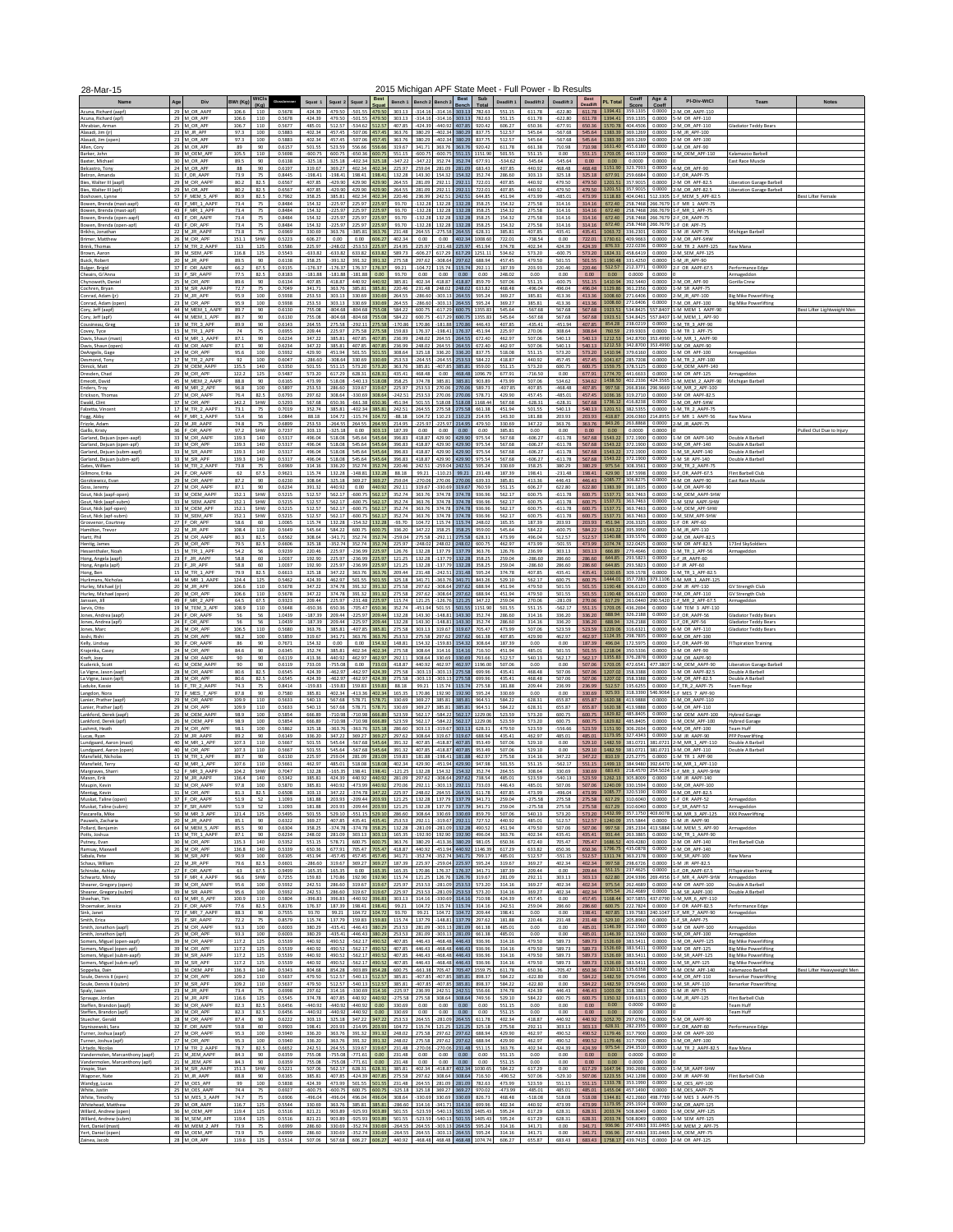| 27-Mar-15                                                      |     |                        |                    |                      |                  |          |              |                    |                             |                      |                  | 2015 Michigan APF State Meet - Bench Only - kg Results |                              |                   |
|----------------------------------------------------------------|-----|------------------------|--------------------|----------------------|------------------|----------|--------------|--------------------|-----------------------------|----------------------|------------------|--------------------------------------------------------|------------------------------|-------------------|
| Name                                                           | Age | Div                    | <b>BWt</b><br>(Kg) | <b>WtCls</b><br>(Kg) | Glossbrenn<br>er | Bench 1  | Bench 2      | Bench <sub>3</sub> | <b>Best</b><br><b>Bench</b> | <b>Coeff Score</b>   | Age &<br>Coeff   | PI-Div-WtCl                                            | Team                         | <b>Notes</b>      |
| Albo, Anthony (jr)                                             | 20  | M JR AAPF              | 97.9               | 100                  | 0.5881           | 142.5    | 152.5        | 160                | 160                         | 94.0880              | 0.0000           | 1-M JR AAPF-100                                        | Team Albo                    |                   |
| Albo, Anthony (open)                                           | 20  | M OR AAPF              | 97.9               | 100                  | 0.5881           | 142.5    | 152.5        | 160                | 160                         | 94.0880              | 0.0000           | 1-M_OR_AAPF-100                                        | Team Albo                    |                   |
| Albo, Joshua (open)                                            | 18  | M OR AAPF              | 104.5              | 110                  | 0.5716           | 157.5    | 165          | 167.5              | 167.5                       | 95.7430              | 0.0000           | 1-M OR AAPF-110                                        | Team Albo                    |                   |
| Albo, Joshua (teen)                                            | 18  | M TR 3 AAPF            | 104.5              | 110                  | 0.5716           | 157.5    | 165          | 167.5              | 167.5                       | 95.7430              | 0.0000           | 1-M TR 3 AAPF-110                                      | Team Albo                    |                   |
| Body, Bobby (dis)                                              | 40  | M ORD APF              | 88.1               | 90                   | 0.6193           | $-175$   | $-175$       | $-175$             | $\mathbf 0$                 | 0.0000               | 0.0000           |                                                        | Iron House                   |                   |
| Body, Bobby (raw)                                              | 40  | M OR APF               | 88.1               | 90                   | 0.6193           | $-175$   | $-175$       | $-175$             | $\mathbf{0}$                | 0.0000               | 0.0000           | n                                                      | <b>Iron House</b>            |                   |
| Callender, Terri                                               | 50  | F MRD 3 AAPF           | 59.6               | 60                   | 0.9930           | 35       | 40           | 45                 | 45                          | 44.6828              | 50.4915          | 1-F MRD 3 AAPF-60                                      |                              |                   |
| Casadei, Emily (open-bp)                                       | 16  | F OR AAPF              | 57                 | 60                   | 1.0292           | 32.5     | 37.5         | $-42.5$            | 37.5                        | 38.5950              | 0.0000           | 1-F OR AAPF-60                                         | Team Albo                    |                   |
| Casadei, Emily (teen-bp)                                       | 16  | F TR 2 AAPF            | 57                 | 60                   | 1.0292           | 32.5     | 37.5         | $-42.5$            | 37.5                        | 38.5950              | 0.0000           | 1-F TR 2 AAPF-60                                       | Team Albo                    |                   |
| Coleman, Jennifer (open)                                       | 37  | F OES AAPF             | 53.9               | 56                   | 1.0764           | 70       | 80           | 82.5               | 82.5                        | 88.8030              | 0.0000           | 1-F OES AAPF-56                                        | Flint Barbell Club           |                   |
| Coleman, Jennifer (subm)                                       | 37  | F SES AAPF             | 53.9               | 56                   | 1.0764           | 70       | 80           | 82.5               | 82.5                        | 88,8030              | 0.0000           | 1-F SES AAPF-56                                        | Flint Barbell Club           |                   |
| Colwell, Brandon                                               | 16  | M TR 2 AAPF            | 107.2              | 110                  | 0.5668           | 125      | 130          | $-142.5$           | 130                         | 73.6775              | 0.0000           | 1-M TR 2 AAPF-110                                      | Flint Barbell Club           |                   |
| Colwell, Rick                                                  | 40  | M MR 1 APF             | 123.9              | 125                  | 0.5474           | 165      | 175          | 185                | 185                         | 101.2690             | 101.2690         | 1-M MR 1 APF-125                                       | Flint Barbell Club           |                   |
| Conrad, Adam (jr)                                              | 23  | M JR APF               | 95.9               | 100                  | 0.5938           | 102.5    | 117.5        | 132.5              | 132.5                       | 78.6719              | 0.0000           | 1-M JR APF-100                                         | <b>Big Mike Powerlifting</b> |                   |
| Conrad, Adam (open)                                            | 23  | M OR APF               | 95.9               | 100                  | 0.5938           | 102.5    | 117.5        | 132.5              | 132.5                       | 78.6719              | 0.0000           | 1-M OR APF-100                                         | <b>Big Mike Powerlifting</b> |                   |
| Dixon, William                                                 | 37  | M OEM APF              | 185.1              | SHW                  | 0.4988           | $-320$   | $-320$       | $-325$             | $\mathbf{0}$                | 0.0000               | 0.0000           |                                                        | <b>Exile Barbell</b>         |                   |
| Faber, Bobby (open)                                            | 37  | M OR APF               | 125.3              | 140                  | 0.5451           | 242.5    | 252.5        | $-260$             | 252.5                       | 137.6378             | 0.0000           | 1-M OR APF-140                                         | Flint Barbell Club           |                   |
| Faber, Bobby (subm)                                            | 37  | M SR APF               | 125.3              | 140                  | 0.5451           | 242.5    | 252.5        | $-260$             | 252.5                       | 137.6378             | 0.0000           | 1-M OR APF-140                                         | Flint Barbell Club           |                   |
| Fargo, Joe (open-mp)                                           | 36  | M OEM APF              | 81.6               | 82.5                 | 0.6493           | $-247.5$ | $-247.5$     | $-247.5$           | $\mathbf{0}$                | 0.0000               | 0.0000           |                                                        | Michigan Barbell             |                   |
| Fargo, Joe (open-sp)                                           | 36  | M OES APF              | 81.6               | 82.5                 | 0.6493           | $-247.5$ | $-247.5$     | $-247.5$           | $\mathbf{0}$                | 0.0000               | 0.0000           | $\Omega$                                               | Michigan Barbell             |                   |
| Fargo, Joe (subm-mp)                                           | 36  | M SEM APF              | 81.6               | 82.5                 | 0.6493           | $-247.5$ | $-247.5$     | $-247.5$           | $\mathbf{0}$                | 0.0000               | 0.0000           |                                                        | Michigan Barbell             |                   |
| Fargo, Joe (subm-sp)                                           | 36  | M SES APF              | 81.6               | 82.5                 | 0.6493           | $-247.5$ | $-247.5$     | $-247.5$           | $\mathbf{0}$                | 0.0000               | 0.0000           |                                                        | Michigan Barbell             |                   |
| Giffel, Chris                                                  | 28  | M OR APF               | 115.4              | 125                  | 0.5558           | 125      | 130          | $-137.5$           | 130                         | 72.2475              | 0.0000           | 2-M OR APF-125                                         | Flint Barbell Club           |                   |
| Hollingsworth, Tommy                                           | 52  | M MR 3 APF             | 106.4              | 110                  | 0.5681           | 110      | 112.5        | 115                | 115                         | 65.3315              | 76.1112          | 1-M MR 3 APF-110                                       | <b>Rock Solid</b>            |                   |
| Howard, Dakota (mply)                                          | 20  | M JEM APF              | 98.2               | 100                  | 0.5859           | $-227.5$ | $-227.5$     | $-227.5$           | $\mathbf{0}$                | 0.0000               | 0.0000           |                                                        |                              |                   |
| Howard, Dakota (sply)                                          | 20  | M JES APF              | 98.2               | 100                  | 0.5859           | $-227.5$ | $-227.5$     | $-227.5$           | $\mathbf{0}$                | 0.0000               | 0.0000           |                                                        |                              |                   |
| Johnston, Jeff (open)                                          | 36  | M OEM APF              | 106                | 110                  | 0.5689           | 287.5    | 292.5        | 302.5              | 302.5                       | 172.0771             | 0.0000           | 1-M OEM APF-110                                        | Michigan Barbell             | <b>Best Bench</b> |
| Johnston, Jeff (subm)                                          | 36  | M SEM APF              | 106                | 110                  | 0.5689           | 287.5    | 292.5        | 302.5              | 302.5                       | 172.0771             | 0.0000           | 1-M SEM APF-110                                        | Michigan Barbell             |                   |
| Kley, Joshua                                                   | 30  | M OR AAPF              | 82.5               | 82.5                 | 0.6446           | $-132.5$ | $-132.5$     | $-132.5$           | $\mathbf 0$                 | 0.0000               | 0.0000           |                                                        | Michigan Barbell             |                   |
| Mata, Ben                                                      | 60  | M MR 5 AAPF            | 120.4              | 125                  | 0.5506           | 145      | 147.5        | $-152.5$           | 147.5                       | 81.2061              | 108.8162         | 1-M MR 5 AAPF-125                                      | Flint Barbell Club           |                   |
|                                                                | 34  | M OR AAPF              | 64.1               |                      | 0.7830           | 122.5    | 130          | 132.5              | 132.5                       | 103.7409             | 0.0000           | 1-M OR AAPF-67.5                                       |                              |                   |
| Nonthaweth, Kenny (aapf-open)<br>Nonthaweth, Kenny (aapf-subm) | 34  | M SR AAPF              | 64.1               | 67.5<br>67.5         | 0.7830           | 122.5    | 130          | 132.5              | 132.5                       | 103.7409             | 0.0000           | 1-M SR AAPF-67.5                                       |                              |                   |
| Nonthaweth, Kenny (apf-open)                                   | 34  | M OR APF               | 64.1               | 67.5                 | 0.7830           | 122.5    | 130          | 132.5              | 132.5                       | 103.7409             | 0.0000           | 1-M OR APF-67.5                                        |                              |                   |
|                                                                | 34  |                        |                    |                      |                  | 122.5    |              |                    | 132.5                       | 103.7409             | 0.0000           | 1-M SR APF-67.5                                        |                              |                   |
| Nonthaweth, Kenny (apf-subm                                    | 36  | M SR APF               | 64.1<br>127.1      | 67.5                 | 0.7830           | 185      | 130<br>192.5 | 132.5<br>195       | 195                         | 105.9338             | 0.0000           |                                                        | <b>Flint Barbell Club</b>    |                   |
| Poplar, Eric (open)                                            |     | M OR AAPF<br>M SR AAPF |                    | 140                  | 0.5433           | 185      | 192.5        |                    |                             |                      |                  | 1-M OR AAPF-140                                        |                              |                   |
| Poplar, Eric (subm)                                            | 36  |                        | 127.1              | 140                  | 0.5433           |          |              | 195                | 195<br>200                  | 105.9338<br>103.4300 | 0.0000<br>0.0000 | 1-M SR AAPF-140                                        | Flint Barbell Club           |                   |
| Rogers, Jason (open)                                           | 39  | M OR AAPF              | 158.1              | SHW                  | 0.5172           | 182.5    | 195          | 200                |                             |                      |                  | 1-M OR AAPF-SHW                                        | Flint Barbell Club           |                   |
| Rogers, Jason (subm)                                           | 39  | M SR AAPF              | 158.1              | SHW                  | 0.5172           | 182.5    | 195          | 200                | 200                         | 103.4300             | 0.0000           | 1-M SR AAPF-SHW                                        | Flint Barbell Club           |                   |
| Sawmiller, Shane                                               | 42  | M MES 1 AAPF           | 74                 | 75                   | 0.6955           | 142.5    | $-147.5$     | $-147.5$           | 142.5                       | 99.1016              | 101.0837         | 1-M MES 1 AAPF-75                                      | <b>Exile Barbell</b>         |                   |
| Shepard, Chad                                                  | 32  | M OR APF               | 81.6               | 82.5                 | 0.6493           | 165      | 172.5        | $-175$             | 172.5                       | 111.9956             | 0.0000           | 1-M OR APF-82.5                                        | Flint Barbell Club           |                   |
| Somers, Miguel (open-aapf)                                     | 39  | M OR AAPF              | 117.2              | 125                  | 0.5539           | 172.5    | 185          | 202.5              | 202.5                       | 112.1546             | 0.0000           | 1-M OR AAPF-125                                        | <b>Big Mike Powerlifting</b> |                   |
| Somers, Miguel (open-apf)                                      | 39  | M OR APF               | 117.2              | 125                  | 0.5539           | 172.5    | 185          | 202.5              | 202.5                       | 112.1546             | 0.0000           | 1-M OR APF-125                                         | <b>Big Mike Powerlifting</b> |                   |
| Somers, Miguel (subm-aapf)                                     | 39  | M SR AAPF              | 117.2              | 125                  | 0.5539           | 172.5    | 185          | 202.5              | 202.5                       | 112.1546             | 0.0000           | 1-M SR AAPF-125                                        | <b>Big Mike Powerlifting</b> |                   |
| Somers, Miguel (subm-apf)                                      | 39  | M SR APF               | 117.2              | 125                  | 0.5539           | 172.5    | 185          | 202.5              | 202.5                       | 112.1546             | 0.0000           | 1-M SR APF-125                                         | <b>Big Mike Powerlifting</b> |                   |
| Wolfe, Mike                                                    | 40  | M OR APF               | 188.6              | SHW                  | 0.4967           | 275      | 282.5        | 290                | 290                         | 144.0532             | 144.0532         | 1-M OR APF-SHW                                         | <b>Exile Barbell</b>         |                   |
| Wood, John (bp-mast)                                           | 50  | M MR 3 APF             | 81.1               | 82.5                 | 0.6519           | 145      | 152.5        | 160                | 160                         | 104.2960             | 117.8545         | 1-M MR_3_APF-82.5                                      | <b>Motorcity Barbell</b>     |                   |
| Wood, John (bp-open)                                           | 50  | M OR APF               | 81.1               | 82.5                 | 0.6519           | 145      | 152.5        | 160                | 160                         | 104.2960             | 117.8545         | 2-M OR APF-82.5                                        | <b>Motorcity Barbell</b>     |                   |
| Yeo, Clark                                                     | 41  | M MR 1 APF             | 74                 | 75                   | 0.6955           | 102.5    | 110          | $-112.5$           | 110                         | 76.4995              | 77.2645          | 1-M MR 1 APF-75                                        |                              |                   |
| Young, Sara (aapf)                                             | 49  | F MR 2 AAPF            | 81.1               | 82.5                 | 0.7950           | $-70$    | 72.5         | 75                 | 75                          | 59.6213              | 66.3585          | 1-F MR 2 AAPF-82.5                                     | Michigan Barbell             |                   |
| Young, Sara (apf)                                              |     | 49 F MR 2 APF          | 81.1               | 82.5                 | 0.7950           | $-70$    | 72.5         | 75                 | 75                          | 59.6213              |                  | 66.3585 1-F MR 2 APF-82.5                              | Michigan Barbell             |                   |
|                                                                |     |                        |                    |                      |                  |          |              |                    |                             |                      |                  |                                                        |                              |                   |

## 2015 Michigan APF State Meet - Bench Only - lb Results

27-Mar-15

| <b>Name</b>                   | Age | Div          | <b>BWt</b><br>(Kg) | <b>WtCls</b><br>(Ka) | Glossbrent<br>er | Bench 1   | Bench <sub>2</sub> | Bench <sub>3</sub> | <b>Best</b><br>Bench | <b>Coeff Score</b> | Age &<br>Coeff | <b>PI-Div-WtCl</b>        | Team                         | <b>Notes</b>      |
|-------------------------------|-----|--------------|--------------------|----------------------|------------------|-----------|--------------------|--------------------|----------------------|--------------------|----------------|---------------------------|------------------------------|-------------------|
| Albo, Anthony (ir)            | 20  | M JR AAPF    | 97.9               | 100                  | 0.5881           | 314.16    | 336.20             | 352.74             | 352.74               | 94.0880            | 0.0000         | 1-M JR AAPF-100           | Team Albo                    |                   |
| Albo, Anthony (open)          | 20  | M OR AAPF    | 97.9               | 100                  | 0.5881           | 314.16    | 336.20             | 352.74             | 352.74               | 94.0880            | 0.0000         | 1-M OR AAPF-100           | Team Albo                    |                   |
| Albo, Joshua (open)           | 18  | M OR AAPF    | 104.5              | 110                  | 0.5716           | 347.22    | 363.76             | 369.27             | 369.27               | 95.7430            | 0.0000         | 1-M OR AAPF-110           | Team Albo                    |                   |
| Albo, Joshua (teen)           | 18  | M TR 3 AAPF  | 104.5              | 110                  | 0.5716           | 347.22    | 363.76             | 369.27             | 369.27               | 95.7430            | 0.0000         | 1-M TR 3 AAPF-110         | Team Albo                    |                   |
| Body, Bobby (dis)             | 40  | M ORD APF    | 88.1               | 90                   | 0.6193           | $-385.81$ | $-385.81$          | $-385.81$          | 0.00                 | 0.0000             | 0.0000         |                           | Iron House                   |                   |
| Body, Bobby (raw)             | 40  | M OR APF     | 88.1               | 90                   | 0.6193           | $-385.81$ | $-385.81$          | $-385.81$          | 0.00                 | 0.0000             | 0.0000         |                           | Iron House                   |                   |
| Callender, Terri              | 50  | F MRD 3 AAPF | 59.6               | 60                   | 0.9930           | 77.16     | 88.18              | 99.21              | 99.21                | 44.6828            | 50.4915        | 1-F MRD 3 AAPF-60         |                              |                   |
| Casadei, Emily (open-bp)      | 16  | OR AAPF      | 57                 | 60                   | 1.0292           | 71.65     | 82.67              | $-93.70$           | 82.67                | 38.5950            | 0.0000         | 1-F OR AAPF-60            | Team Albo                    |                   |
| Casadei, Emily (teen-bp)      | 16  | TR 2 AAPF    | 57                 | 60                   | 1.0292           | 71.65     | 82.67              | $-93.70$           | 82.67                | 38.5950            | 0.0000         | 1-F TR 2 AAPF-60          | Team Albo                    |                   |
| Coleman, Jennifer (open)      | 37  | F OES AAPF   | 53.9               | 56                   | 1.0764           | 154.32    | 176.37             | 181.88             | 181.88               | 88.8030            | 0.0000         | 1-F OES AAPF-56           | Flint Barbell Club           |                   |
| Coleman, Jennifer (subm)      | 37  | F SES AAPF   | 53.9               | 56                   | 1.0764           | 154.32    | 176.37             | 181.88             | 181.88               | 88,8030            | 0.0000         | 1-F SES AAPF-56           | Flint Barbell Club           |                   |
| Colwell, Brandon              | 16  | M TR 2 AAPF  | 107.2              | 110                  | 0.5668           | 275.58    | 286.60             | $-314.16$          | 286.60               | 73.6775            | 0.0000         | 1-M_TR_2_AAPF-110         | Flint Barbell Club           |                   |
| Colwell, Rick                 | 40  | M MR 1 APF   | 123.9              | 125                  | 0.5474           | 363.76    | 385.81             | 407.85             | 407.85               | 101.2690           | 101.2690       | 1-M MR 1 APF-125          | Flint Barbell Club           |                   |
| Conrad, Adam (jr)             | 23  | M JR APF     | 95.9               | 100                  | 0.5938           | 225.97    | 259.04             | 292.11             | 292.11               | 78.6719            | 0.0000         | 1-M JR APF-100            | <b>Big Mike Powerlifting</b> |                   |
| Conrad, Adam (open)           | 23  | M OR APF     | 95.9               | 100                  | 0.5938           | 225.97    | 259.04             | 292.11             | 292.11               | 78.6719            | 0.0000         | 1-M OR APF-100            | <b>Big Mike Powerlifting</b> |                   |
| Dixon, William                | 37  | M OEM APF    | 185.               | SHW                  | 0.4988           | $-705.47$ | $-705.47$          | $-716.50$          | 0.00                 | 0.0000             | 0.0000         |                           | <b>Exile Barbell</b>         |                   |
| Faber, Bobby (open)           | 37  | M OR APF     | 125.3              | 140                  | 0.5451           | 534.62    | 556.66             | $-573.20$          | 556.66               | 137.6378           | 0.0000         | 1-M OR APF-140            | Flint Barbell Club           |                   |
| Faber, Bobby (subm)           | 37  | M SR APF     | 125.3              | 140                  | 0.5451           | 534.62    | 556.66             | $-573.20$          | 556.66               | 137.6378           | 0.0000         | 1-M OR APF-140            | Flint Barbell Club           |                   |
| Fargo, Joe (open-mp)          | 36  | M OEM APF    | 81.6               | 82.5                 | 0.6493           | $-545.64$ | $-545.64$          | $-545.64$          | 0.00                 | 0.0000             | 0.0000         |                           | Michigan Barbell             |                   |
| Fargo, Joe (open-sp)          | 36  | M OES APF    | 81.6               | 82.5                 | 0.6493           | $-545.64$ | $-545.64$          | $-545.64$          | 0.00                 | 0.0000             | 0.0000         |                           | Michigan Barbell             |                   |
| Fargo, Joe (subm-mp)          | 36  | M SEM APF    | 81.6               | 82.5                 | 0.6493           | $-545.64$ | $-545.64$          | $-545.64$          | 0.00                 | 0.0000             | 0.0000         |                           | Michigan Barbell             |                   |
| Fargo, Joe (subm-sp)          | 36  | M SES APF    | 81.6               | 82.5                 | 0.6493           | $-545.64$ | $-545.64$          | $-545.64$          | 0.00                 | 0.0000             | 0.0000         |                           | Michigan Barbell             |                   |
| Giffel, Chris                 | 28  | M OR APF     | 115.4              | 125                  | 0.5558           | 275.58    | 286.60             | $-303.13$          | 286.60               | 72.2475            | 0.0000         | 2-M OR APF-125            | Flint Barbell Club           |                   |
| Hollingsworth, Tommy          | 52  | M MR 3 APF   | 106.4              | 110                  | 0.5681           | 242.51    | 248.02             | 253.53             | 253.53               | 65.3315            | 76.1112        | 1-M MR 3 APF-110          | <b>Rock Solid</b>            |                   |
| Howard, Dakota (mply)         | 20  | M JEM APF    | 98.2               | 100                  | 0.5859           | $-501.55$ | $-501.55$          | $-501.55$          | 0.00                 | 0.0000             | 0.0000         |                           |                              |                   |
| Howard, Dakota (sply)         | 20  | M JES APF    | 98.2               | 100                  | 0.5859           | $-501.55$ | $-501.55$          | $-501.55$          | 0.00                 | 0.0000             | 0.0000         |                           |                              |                   |
| Johnston, Jeff (open)         | 36  | M OEM APF    | 106                | 110                  | 0.5689           | 633.82    | 644.85             | 666.89             | 666.89               | 172.0771           | 0.0000         | 1-M OEM APF-110           | Michigan Barbell             | <b>Best Bench</b> |
| Johnston, Jeff (subm)         | 36  | M SEM APF    | 106                | 110                  | 0.5689           | 633.82    | 644.85             | 666.89             | 666.89               | 172.0771           | 0.0000         | 1-M SEM APF-110           | Michigan Barbell             |                   |
| Kley, Joshua                  | 30  | M OR AAPF    | 82.5               | 82.5                 | 0.6446           | $-292.11$ | $-292.11$          | $-292.11$          | 0.00                 | 0.0000             | 0.0000         |                           | Michigan Barbell             |                   |
| Mata, Ben                     | 60  | M MR 5 AAPF  | 120.4              | 125                  | 0.5506           | 319.67    | 325.18             | $-336.20$          | 325.18               | 81.2061            | 108.8162       | 1-M MR 5 AAPF-125         | Flint Barbell Club           |                   |
| Nonthaweth, Kenny (aapf-open) | 34  | M OR AAPF    | 64.1               | 67.5                 | 0.7830           | 270.06    | 286.60             | 292.11             | 292.11               | 103.7409           | 0.0000         | 1-M OR AAPF-67.5          |                              |                   |
| Nonthaweth, Kenny (aapf-subm) | 34  | M SR AAPF    | 64.1               | 67.5                 | 0.7830           | 270.06    | 286.60             | 292.11             | 292.11               | 103.7409           | 0.0000         | 1-M SR AAPF-67.5          |                              |                   |
| Nonthaweth, Kenny (apf-open)  | 34  | M OR APF     | 64.1               | 67.5                 | 0.7830           | 270.06    | 286.60             | 292.11             | 292.11               | 103.7409           | 0.0000         | 1-M OR APF-67.5           |                              |                   |
| Nonthaweth, Kenny (apf-subm   | 34  | M SR APF     | 64.1               | 67.5                 | 0.7830           | 270.06    | 286.60             | 292.11             | 292.11               | 103.7409           | 0.0000         | 1-M SR APF-67.5           |                              |                   |
| Poplar, Eric (open)           | 36  | M OR AAPF    | 127.1              | 140                  | 0.5433           | 407.85    | 424.39             | 429.90             | 429.90               | 105.9338           | 0.0000         | 1-M_OR_AAPF-140           | Flint Barbell Club           |                   |
| Poplar, Eric (subm)           | 36  | M SR AAPF    | 127.1              | 140                  | 0.5433           | 407.85    | 424.39             | 429.90             | 429.90               | 105.9338           | 0.0000         | 1-M SR AAPF-140           | Flint Barbell Club           |                   |
| Rogers, Jason (open)          | 39  | M OR AAPF    | 158.1              | SHW                  | 0.5172           | 402.34    | 429.90             | 440.92             | 440.92               | 103.4300           | 0.0000         | 1-M OR AAPF-SHW           | Flint Barbell Club           |                   |
| Rogers, Jason (subm)          | 39  | M SR AAPF    | 158.1              | SHW                  | 0.5172           | 402.34    | 429.90             | 440.92             | 440.92               | 103.4300           | 0.0000         | 1-M SR AAPF-SHW           | Flint Barbell Club           |                   |
| Sawmiller, Shane              | 42  | M MES 1 AAPF | 74                 | 75                   | 0.6955           | 314.16    | $-325.18$          | $-325.18$          | 314.16               | 99.1016            | 101.0837       | 1-M MES 1 AAPF-75         | <b>Exile Barbell</b>         |                   |
| Shepard, Chad                 | 32  | M OR APF     | 81.6               | 82.5                 | 0.6493           | 363.76    | 380.29             | $-385.81$          | 380.29               | 111.9956           | 0.0000         | 1-M OR APF-82.5           | Flint Barbell Club           |                   |
| Somers, Miguel (open-aapf)    | 39  | M OR AAPF    | 117.2              | 125                  | 0.5539           | 380.29    | 407.85             | 446.43             | 446.43               | 112.1546           | 0.0000         | 1-M OR AAPF-125           | <b>Big Mike Powerlifting</b> |                   |
| Somers, Miguel (open-apf)     | 39  | M OR APF     | 117.2              | 125                  | 0.5539           | 380.29    | 407.85             | 446.43             | 446.43               | 112.1546           | 0.0000         | 1-M OR APF-125            | <b>Big Mike Powerlifting</b> |                   |
| Somers, Miguel (subm-aapf)    | 39  | M SR AAPF    | 117.2              | 125                  | 0.5539           | 380.29    | 407.85             | 446.43             | 446.43               | 112.1546           | 0.0000         | 1-M SR AAPF-125           | <b>Big Mike Powerlifting</b> |                   |
| Somers, Miguel (subm-apf)     | 39  | M SR APF     | 117.2              | 125                  | 0.5539           | 380.29    | 407.85             | 446.43             | 446.43               | 112.1546           | 0.0000         | 1-M SR APF-125            | <b>Big Mike Powerlifting</b> |                   |
| Wolfe, Mike                   | 40  | M OR APF     | 188.6              | SHW                  | 0.4967           | 606.27    | 622.80             | 639.33             | 639.33               | 144.0532           | 144.0532       | 1-M OR APF-SHW            | <b>Exile Barbell</b>         |                   |
| Wood, John (bp-mast)          | 50  | M MR 3 APF   | 81.1               | 82.5                 | 0.6519           | 319.67    | 336.20             | 352.74             | 352.74               | 104.2960           | 117.8545       | 1-M MR 3 APF-82.5         | <b>Motorcity Barbell</b>     |                   |
| Wood, John (bp-open)          | 50  | M OR APF     | 81.1               | 82.5                 | 0.6519           | 319.67    | 336.20             | 352.74             | 352.74               | 104.2960           | 117.8545       | 2-M OR APF-82.5           | <b>Motorcity Barbell</b>     |                   |
| Yeo, Clark                    | 41  | M MR 1 APF   | 74                 | 75                   | 0.6955           | 225.97    | 242.51             | $-248.02$          | 242.51               | 76,4995            | 77.2645        | 1-M MR 1 APF-75           |                              |                   |
| Young, Sara (aapf)            | 49  | F MR 2 AAPF  | 81.1               | 82.5                 | 0.7950           | $-154.32$ | 159.83             | 165.35             | 165.35               | 59.6213            | 66.3585        | 1-F MR 2 AAPF-82.5        | Michigan Barbell             |                   |
| Young, Sara (apf)             | 49  | F MR 2 APF   | 81.1               | 82.5                 | 0.7950           | $-154.32$ | 159.83             | 165.35             | 165.35               | 59.6213            |                | 66.3585 1-F MR 2 APF-82.5 | Michigan Barbell             |                   |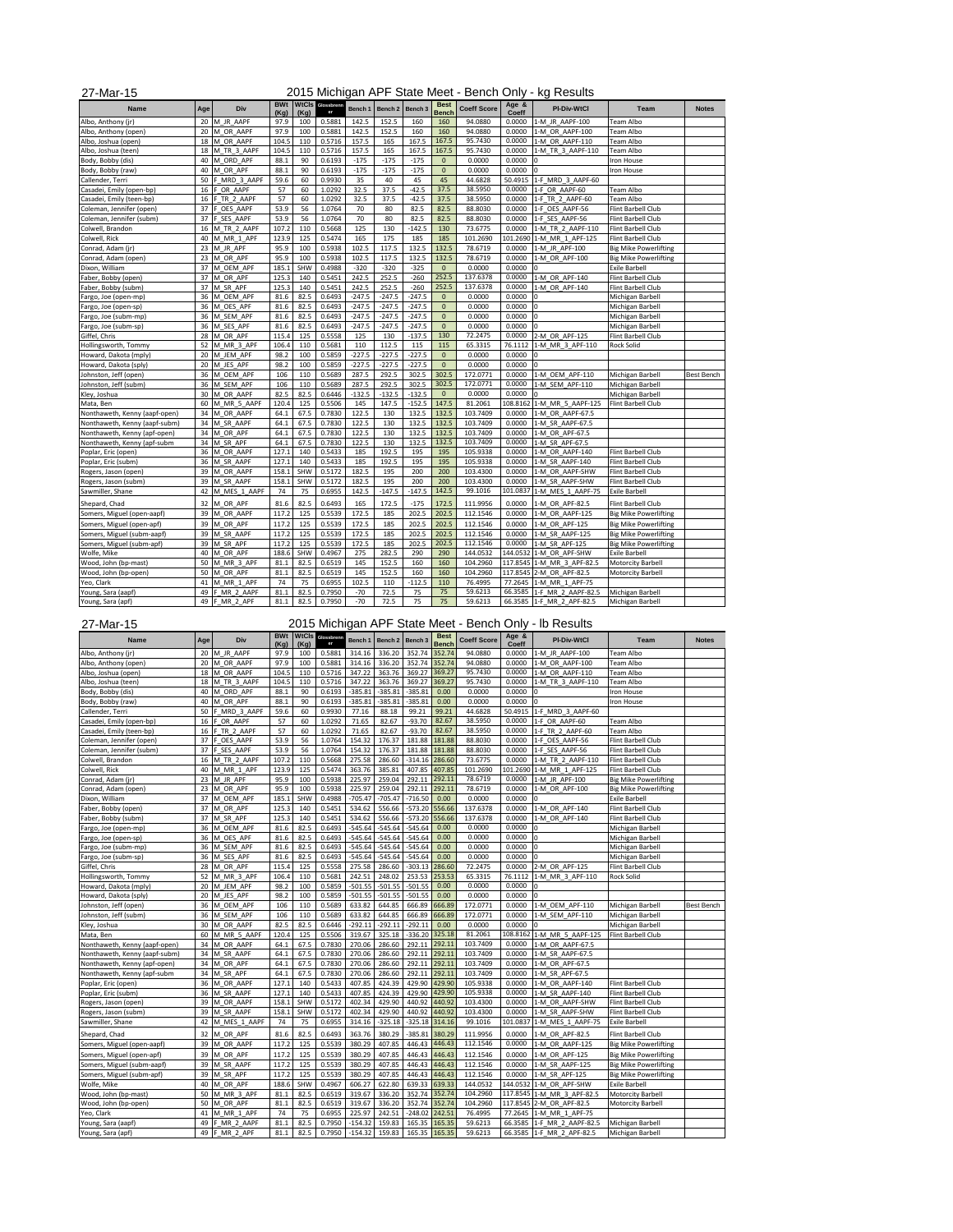## 2015 Michigan APF State Meet - Deadlift Only - kg Results

| 27-Mar-15                         |                 |                |       |                     |              |            |        |        | 2015 Michigan APF State Meet - Deadlift Only - kg Results |          |                           |                     |                   |                      |
|-----------------------------------|-----------------|----------------|-------|---------------------|--------------|------------|--------|--------|-----------------------------------------------------------|----------|---------------------------|---------------------|-------------------|----------------------|
| <b>Name</b>                       | Age             | Div            |       | BWt (Kg) WtCls (Kg) | Glossbrenner | Deadlift 1 |        |        | Deadlift 2 Deadlift 3 Best Deadlift                       |          | Coeff Score   Age & Coeff | <b>PI-Div-WtCl</b>  | Team              | <b>Notes</b>         |
| Alberts, Anthony (aapf)           |                 | 25 M OR AAPF   | 81.5  | 82.5                | 0.6498       | 232.5      | 247.5  | 257.5  | 257.5                                                     | 167.3106 | 0.0000                    | 1-M OR AAPF-82.5    |                   |                      |
| Alberts, Anthony (apf)            |                 | 25 M OR APF    | 81.5  | 82.5                | 0.6498       | 232.5      | 247.5  | 257.5  | 257.5                                                     | 167.3106 | 0.0000                    | 1-M OR APF-82.5     |                   |                      |
| Allen, William (aapf)             | 68              | M MR 6 AAPF    | 85.7  | 90                  | 0.6295       | 90         | 102.5  | 110    | 110                                                       | 69.2395  | 109.1215                  | 1-M MR 6 AAPF-90    | Armageddon        |                      |
| Allen, William (apf)              | 68              | M MR 6 APF     | 85.7  | 90                  | 0.6295       | 90         | 102.5  | 110    | 110                                                       | 69.2395  | 109.1215                  | 1-M MR 6 APF-90     | Armageddon        |                      |
| Carney, Raymond                   | 24              | M OR AAPF      | 109.6 | 110                 | 0.5631       | 260        | 272.5  | $-285$ | 272.5                                                     | 153.4448 | 0.0000                    | 1-M OR AAPF-110     |                   |                      |
| Casadei, Emily (open-dl)          |                 | 16 F OR AAPF   | 57    | 60                  | 1.0292       | 85         | 97.5   | 107.5  | 107.5                                                     | 110.6390 | 0.0000                    | 1-F OR AAPF-60      | Team Albo         |                      |
| Casadei, Emily (teen-dl)          | 16              | F TR 2 AAPF    | 57    | 60                  | 1.0292       | 85         | 97.5   | 107.5  | 107.5                                                     | 110.6390 | 0.0000                    | 1-F TR 2 AAPF-60    | Team Albo         |                      |
| Centner, Casey (dl-aapf)          | 27              | M OR AAPF      | 75    | 75                  | 0.6886       | 182.5      | 190    | 200    | 200                                                       | 137,7100 | 0.0000                    | 2-M OR AAPF-75      |                   |                      |
| Centner, Casey (dl-apf)           | 27              | M OR APF       | 75    | 75                  | 0.6886       | 182.5      | 190    | 200    | 200                                                       | 137,7100 | 0.0000                    | 1-M OR APF-75       |                   |                      |
| Grant, Tom                        | 31              | M OR APF       | 129.5 | 140                 | 0.5408       | 230        | 250    | 260    | 260                                                       | 140,6080 | 0.0000                    | 1-M OR APF-140      |                   |                      |
| Havens, Mark                      | 33              | M OR AAPF      | 160.5 | <b>SHW</b>          | 0.5155       | 227.5      | 237.5  | 252.5  | 252.5                                                     | 130.1638 | 0.0000                    | 1-M OR AAPF-SHW     |                   |                      |
| Little, Arthur (mast)             |                 | 59 M MR 4 AAPF | 70.4  | 75                  | 0.7229       | 215        | 232.5  | 237.5  | 237.5                                                     | 171.6888 | 225.7707                  | 1-M MR 4 AAPF-75    | Armageddon        | <b>Best Deadlift</b> |
| Little, Arthur (open)             | 59              | M OR AAPF      | 70.4  | 75                  | 0.7229       | 215        | 232.5  | 237.5  | 237.5                                                     | 171.6888 | 225,7707                  | 1-M OR AAPF-75      | Armageddon        |                      |
| Ottaway, Andrew (jr)              | 20 <sup>1</sup> | M JR APF       | 94.8  | 100                 | 0.5956       | $-280$     | 280    | $-320$ | 280                                                       | 166,7540 | 0.0000                    | 1-M JR APF-100      |                   |                      |
| Ottaway, Andrew (open)            | 20              | M OR APF       | 94.8  | 100                 | 0.5956       | $-280$     | 280    | $-320$ | 280                                                       | 166.7540 | 0.0000                    | 1-M OR APF-100      |                   |                      |
| Parmenter, Len                    | 36              | M SEM APF      | 105.5 | 110                 | 0.5698       | 240        | $-260$ | $-260$ | 240                                                       | 136,7400 | 0.0000                    | 1-M SEM APF-110     |                   |                      |
| Shilpey, G. Cliff (aapf-eq-mast)  | 56              | M MES 4 AAPF   | 79.6  | 82.5                | 0.6601       | 175        | 187.5  | 195    | 195                                                       | 128,7098 | 160.3723                  | 1-M MES 4 AAPF-82.5 | <b>Team Repz</b>  |                      |
| Shilpey, G. Cliff (aapf-eq-open)  |                 | 56 M OES AAPF  | 79.6  | 82.5                | 0.6601       | 175        | 187.5  | 195    | 195                                                       | 128,7098 | 160.3723                  | 1-M OES AAPF-82.5   | <b>Team Repz</b>  |                      |
| Shilpey, G. Cliff (aapf-raw-mast) | 56              | M MR 4 AAPF    | 79.6  | 82.5                | 0.6601       | 175        | 187.5  | 195    | 195                                                       | 128,7098 | 160.3723                  | 1-M MR 4 AAPF-82.5  | <b>Team Repz</b>  |                      |
| Shilpey, G. Cliff (aapf-raw-open) |                 | 56 M OR AAPF   | 79.6  | 82.5                | 0.6601       | 175        | 187.5  | 195    | 195                                                       | 128.7098 | 160.3723                  | 3-M OR AAPF-82.5    | Team Repz         |                      |
| Shilpey, G. Cliff (apf-eq-mast)   |                 | 56 M MES 4 APF | 79.6  | 82.5                | 0.6601       | 175        | 187.5  | 195    | 195                                                       | 128,7098 | 160.3723                  | 1-M MES 4 APF-82.5  | Team Repz         |                      |
| Shilpey, G. Cliff (apf-eq-open)   | 56              | M OES APF      | 79.6  | 82.5                | 0.6601       | 175        | 187.5  | 195    | 195                                                       | 128,7098 | 160.3723                  | 1-M OES APF-82.5    | Team Repz         |                      |
| Shilpey, G. Cliff (apf-raw-mast)  |                 | 56 M MR 4 APF  | 79.6  | 82.5                | 0.6601       | 175        | 187.5  | 195    | 195                                                       | 128,7098 | 160.3723                  | 1-M MR 4 APF-82.5   | Team Repz         |                      |
| Shilpey, G. Cliff (apf-raw-open)  | 56 l            | M OR APF       | 79.6  | 82.5                | 0.6601       | 175        | 187.5  | 195    | 195                                                       | 128.7098 | 160.3723                  | 3-M OR APF-82.5     | <b>Team Repz</b>  |                      |
| Shutich, Carley                   |                 | 24 F OR AAPF   | 64.4  | 67.5                | 0.9335       | 100        | $-115$ | 115    | 115                                                       | 107.3468 | 0.0000                    | 1-F OR AAPF-67.5    |                   |                      |
| Skory, Reid (aapf)                | 29              | M OR AAPF      | 79.9  | 82.5                | 0.6613       | 235        | 242.5  | $-250$ | 242.5                                                     | 160.3653 | 0.0000                    | 2-M OR AAPF-82.5    |                   |                      |
| Skory, Reid (apf)                 | 29              | M OR APF       | 79.9  | 82.5                | 0.6613       | 235        | 242.5  | $-250$ | 242.5                                                     | 160.3653 | 0.0000                    | 2-M OR APF-82.5     |                   |                      |
| Wood, John (dl-mast)              |                 | 50 M MR 3 APF  | 81.1  | 82.5                | 0.6519       | 200        | 212.5  | 227.5  | 227.5                                                     | 148,2959 | 167.5743                  | 1-M MR 3 APF-82.5   | Motorcity Barbell |                      |

## 27-Mar-15

2015 Michigan APF State Meet - Deadlift Only - lb Results

| <b>Name</b>                       | Age | Div             |       | BWt (Kg) WtCls (Kg) | Glossbrenner | Deadlift 1 |           |           | Deadlift 2 Deadlift 3 Best Deadlift |          | Coeff Score   Age & Coeff | <b>PI-Div-WtCl</b>  | Team                     | <b>Notes</b>         |
|-----------------------------------|-----|-----------------|-------|---------------------|--------------|------------|-----------|-----------|-------------------------------------|----------|---------------------------|---------------------|--------------------------|----------------------|
| Alberts, Anthony (aapf)           | 25  | M OR AAPF       | 81.5  | 82.5                | 0.6498       | 512.57     | 545.64    | 567.68    | 567.68                              | 167.3106 | 0.0000                    | 1-M OR AAPF-82.5    |                          |                      |
| Alberts, Anthony (apf)            |     | 25 M OR APF     | 81.5  | 82.5                | 0.6498       | 512.57     | 545.64    | 567.68    | 567.68                              | 167.3106 | 0.0000                    | 1-M OR APF-82.5     |                          |                      |
| Allen, William (aapf)             |     | 68 M MR 6 AAPF  | 85.7  | 90                  | 0.6295       | 198.41     | 225.97    | 242.51    | 242.51                              | 69.2395  | 109.1215                  | 1-M MR 6 AAPF-90    | Armageddon               |                      |
| Allen, William (apf)              |     | 68 M MR 6 APF   | 85.7  | 90                  | 0.6295       | 198.41     | 225.97    | 242.51    | 242.51                              | 69.2395  | 109.1215                  | 1-M MR 6 APF-90     | Armageddon               |                      |
| Carney, Raymond                   | 24  | M OR AAPF       | 109.6 | 110                 | 0.5631       | 573.20     | 600.75    | $-628.31$ | 600.75                              | 153.4448 | 0.0000                    | 1-M OR AAPF-110     |                          |                      |
| Casadei, Emily (open-dl)          |     | 16 F OR AAPF    | 57    | 60                  | 1.0292       | 187.39     | 214.95    | 236.99    | 236.99                              | 110.6390 | 0.0000                    | 1-F OR AAPF-60      | Team Albo                |                      |
| Casadei, Emily (teen-dl)          |     | 16 F TR 2 AAPF  | 57    | 60                  | 1.0292       | 187.39     | 214.95    | 236.99    | 236.99                              | 110.6390 | 0.0000                    | 1-F TR 2 AAPF-60    | Team Albo                |                      |
| Centner, Casey (dl-aapf)          |     | 27 M OR AAPF    | 75    | 75                  | 0.6886       | 402.34     | 418.87    | 440.92    | 440.92                              | 137,7100 | 0.0000                    | 2-M OR AAPF-75      |                          |                      |
| Centner, Casey (dl-apf)           |     | 27 M OR APF     | 75    | 75                  | 0.6886       | 402.34     | 418.87    | 440.92    | 440.92                              | 137,7100 | 0.0000                    | 1-M OR APF-75       |                          |                      |
| Grant, Tom                        |     | 31 M OR APF     | 129.5 | 140                 | 0.5408       | 507.06     | 551.15    | 573.20    | 573.20                              | 140,6080 | 0.0000                    | 1-M OR APF-140      |                          |                      |
| Havens, Mark                      | 33  | M OR AAPF       | 160.5 | SHW                 | 0.5155       | 501.55     | 523.59    | 556.66    | 556.66                              | 130.1638 | 0.0000                    | 1-M OR AAPF-SHW     |                          |                      |
| Little, Arthur (mast)             | 59  | M MR 4 AAPF     | 70.4  | 75                  | 0.7229       | 473.99     | 512.57    | 523.59    | 523.59                              | 171,6888 | 225,7707                  | 1-M MR 4 AAPF-75    | Armageddon               | <b>Best Deadlift</b> |
| Little, Arthur (open)             |     | 59 M OR AAPF    | 70.4  | 75                  | 0.7229       | 473.99     | 512.57    | 523.59    | 523.59                              | 171.6888 | 225,7707                  | 1-M OR AAPF-75      | Armageddon               |                      |
| Ottaway, Andrew (jr)              |     | 20 M JR APF     | 94.8  | 100                 | 0.5956       | $-617.29$  | 617.29    | $-705.47$ | 617.29                              | 166,7540 | 0.0000                    | 1-M JR APF-100      |                          |                      |
| Ottaway, Andrew (open)            |     | 20 M OR APF     | 94.8  | 100                 | 0.5956       | $-617.29$  | 617.29    | $-705.47$ | 617.29                              | 166,7540 | 0.0000                    | 1-M OR APF-100      |                          |                      |
| Parmenter, Len                    |     | 36 M SEM APF    | 105.5 | 110                 | 0.5698       | 529.10     | $-573.20$ | $-573.20$ | 529.10                              | 136.7400 | 0.0000                    | 1-M SEM APF-110     |                          |                      |
| Shilpey, G. Cliff (aapf-eq-mast)  |     | 56 M MES 4 AAPF | 79.6  | 82.5                | 0.6601       | 385.81     | 413.36    | 429.90    | 429.90                              | 128,7098 | 160.3723                  | 1-M MES 4 AAPF-82.5 | Team Repz                |                      |
| Shilpey, G. Cliff (aapf-eq-open)  |     | 56 M OES AAPF   | 79.6  | 82.5                | 0.6601       | 385.81     | 413.36    | 429.90    | 429.90                              | 128,7098 | 160.3723                  | 1-M OES AAPF-82.5   | Team Repz                |                      |
| Shilpey, G. Cliff (aapf-raw-mast) |     | 56 M MR 4 AAPF  | 79.6  | 82.5                | 0.6601       | 385.81     | 413.36    | 429.90    | 429.90                              | 128,7098 | 160.3723                  | 1-M MR 4 AAPF-82.5  | Team Repz                |                      |
| Shilpey, G. Cliff (aapf-raw-open) |     | 56 M OR AAPF    | 79.6  | 82.5                | 0.6601       | 385.81     | 413.36    | 429.90    | 429.90                              | 128,7098 | 160.3723                  | 3-M OR AAPF-82.5    | Team Repz                |                      |
| Shilpey, G. Cliff (apf-eq-mast)   |     | 56 M MES 4 APF  | 79.6  | 82.5                | 0.6601       | 385.81     | 413.36    | 429.90    | 429.90                              | 128.7098 | 160.3723                  | 1-M MES 4 APF-82.5  | Team Repz                |                      |
| Shilpey, G. Cliff (apf-eq-open)   |     | 56 M OES APF    | 79.6  | 82.5                | 0.6601       | 385.81     | 413.36    | 429.90    | 429.90                              | 128,7098 | 160.3723                  | 1-M OES APF-82.5    | Team Repz                |                      |
| Shilpey, G. Cliff (apf-raw-mast)  |     | 56 M MR 4 APF   | 79.6  | 82.5                | 0.6601       | 385.81     | 413.36    | 429.90    | 429.90                              | 128,7098 | 160.3723                  | 1-M MR 4 APF-82.5   | Team Repz                |                      |
| Shilpey, G. Cliff (apf-raw-open)  |     | 56 M OR APF     | 79.6  | 82.5                | 0.6601       | 385.81     | 413.36    | 429.90    | 429.90                              | 128,7098 | 160.3723                  | 3-M OR APF-82.5     | Team Repz                |                      |
| Shutich, Carley                   |     | 24 F OR AAPF    | 64.4  | 67.5                | 0.9335       | 220.46     | $-253.53$ | 253.53    | 253.53                              | 107.3468 | 0.0000                    | 1-F OR AAPF-67.5    |                          |                      |
| Skory, Reid (aapf)                |     | 29 M OR AAPF    | 79.9  | 82.5                | 0.6613       | 518.08     | 534.62    | $-551.15$ | 534.62                              | 160.3653 | 0.0000                    | 2-M OR AAPF-82.5    |                          |                      |
| Skory, Reid (apf)                 |     | 29 M OR APF     | 79.9  | 82.5                | 0.6613       | 518.08     | 534.62    | $-551.15$ | 534.62                              | 160.3653 | 0.0000                    | 2-M OR APF-82.5     |                          |                      |
| Wood, John (dl-mast)              |     | 50 M MR 3 APF   | 81.1  | 82.5                | 0.6519       | 440.92     | 468.48    | 501.55    | 501.55                              | 148.2959 | 167.5743                  | 1-M MR 3 APF-82.5   | <b>Motorcity Barbell</b> |                      |